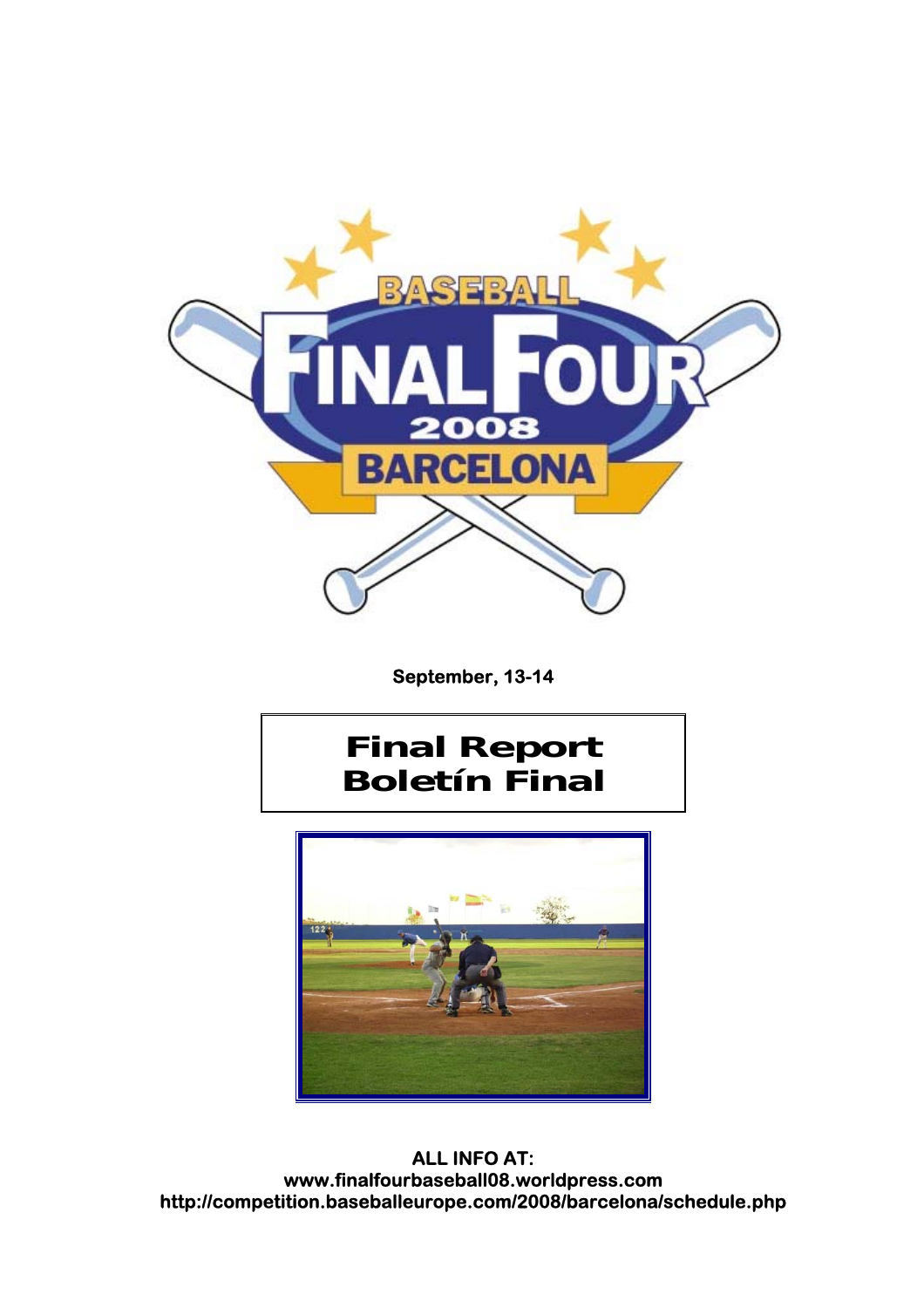





|                         |                                                                 |                         | <b>Resultados - Results</b>                        |                                                                    |                               |
|-------------------------|-----------------------------------------------------------------|-------------------------|----------------------------------------------------|--------------------------------------------------------------------|-------------------------------|
| $\mathbf{2}$            | 13 September<br>13 September<br>14 September<br>3rd – 4th place | 11.00<br>18.30<br>10.30 | <b>Grosseto</b><br><b>FC Barcelona</b><br>Grosseto | <b>Nettuno</b><br><b>T&amp;A San Marino</b><br><b>FC Barcelona</b> | $3 - 4$<br>$1 - 2$<br>$3 - 0$ |
| $\overline{\mathbf{4}}$ | 14 September<br><b>FINAL</b>                                    | 17.30                   | <b>Nettuno</b>                                     | <b>T&amp;A San Marino</b>                                          | $3 - 2$                       |

### **Clasificación Final – Final Standings**



**Premio MVP – MVP Award**

### **Ramón Tavárez (Nettuno)**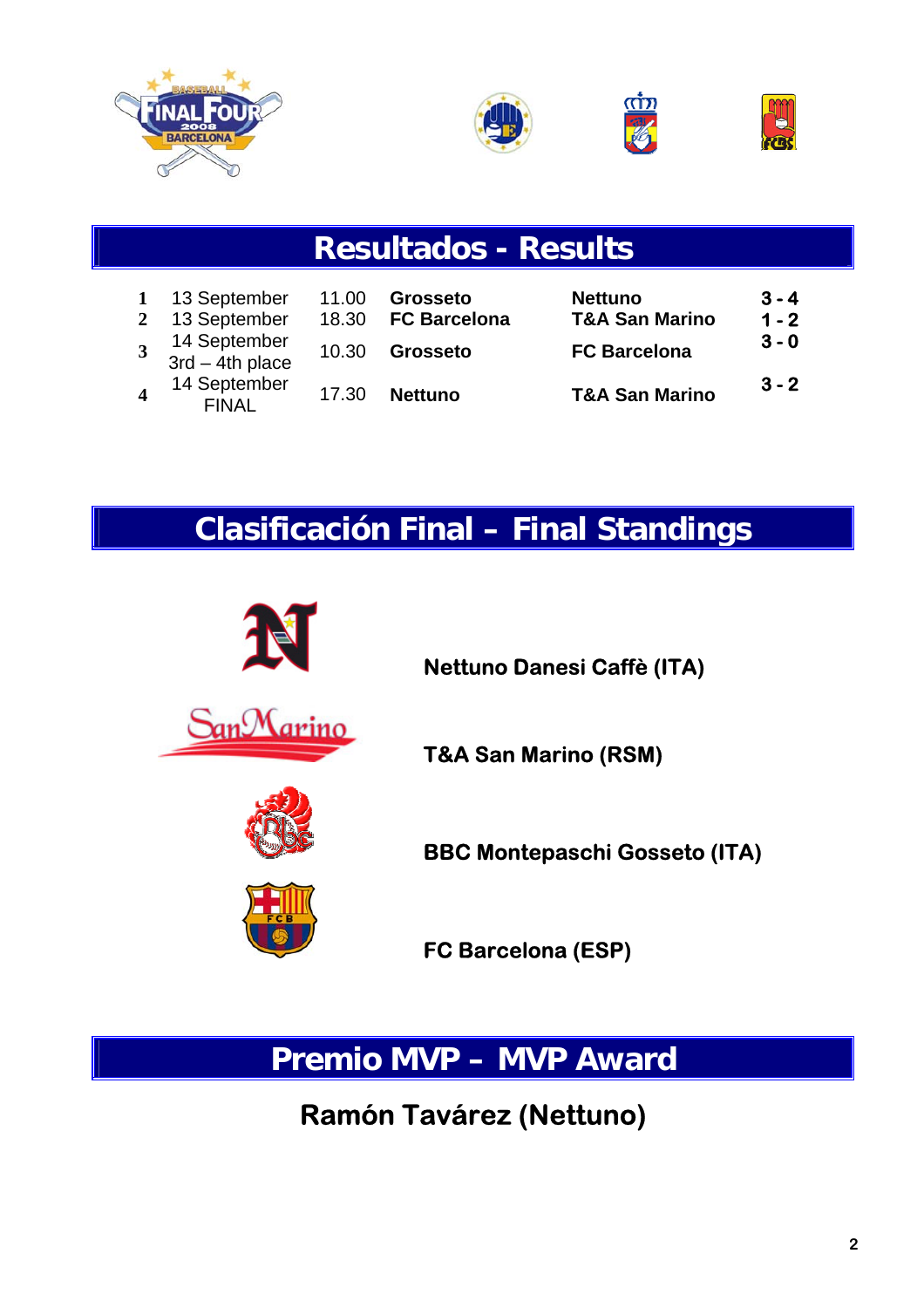







# **Oficiales - Officials**

|                                | <b>Technical Commission</b>                                                                    |                                                                                                           |
|--------------------------------|------------------------------------------------------------------------------------------------|-----------------------------------------------------------------------------------------------------------|
|                                | <b>Commissioners</b>                                                                           |                                                                                                           |
|                                | Uan Esselman<br>(NED)<br>Mobile:+31 (6) 14462375<br>E-Mail:<br>esselman@baseballeur<br>ope.com | <b>Xavier Mateu</b><br>(ESP)<br>Mobile: $+34(34)$<br>656541513<br>E-Mail:<br>mateu@baseballeurope<br>.com |
|                                | <b>Umpires</b>                                                                                 |                                                                                                           |
|                                |                                                                                                |                                                                                                           |
| Dana Beszczynski (AUT)         | Sixto Bonilla (ESP)                                                                            | <b>Pierfranco Leone (ITA)</b>                                                                             |
| Alessandro Maestri (ITA)       | <b>E</b> Tomás Peláez (ESP)                                                                    | Salvador Rodríguez (ESP)                                                                                  |
| <b>Cuauhtemoc Suárez (ESP)</b> | Fred Van Groningen (NED)                                                                       |                                                                                                           |
|                                | <b>Scorekeepers</b>                                                                            |                                                                                                           |
|                                | <b>Scoring Director: Cold Good Gols (ESP)</b>                                                  |                                                                                                           |
| <b>Pablo Carpio (ESP)</b>      | Noelia Fernández (ESP)                                                                         | Joan Gols (ESP)                                                                                           |
| Rocío Gutiérrez (ESP)          | <b>E</b> Ivana Krésová (ESP)                                                                   | <b>E</b> Jose J. Martin Benseny (ESP)                                                                     |
| <b>Elisabet Salvador (ESP)</b> | Maria Teresa Sanjuan (ESP)                                                                     | <b>Extract Vargas (ESP)</b>                                                                               |
|                                | <b>Statistics</b>                                                                              |                                                                                                           |
| <b>DED</b> Pablo Carpio (ESP)  | <b>Command</b> Joan Gols (ESP)                                                                 | Rocío Gutiérrez (ESP)                                                                                     |
| Elisabet Salvador (ESP)        |                                                                                                |                                                                                                           |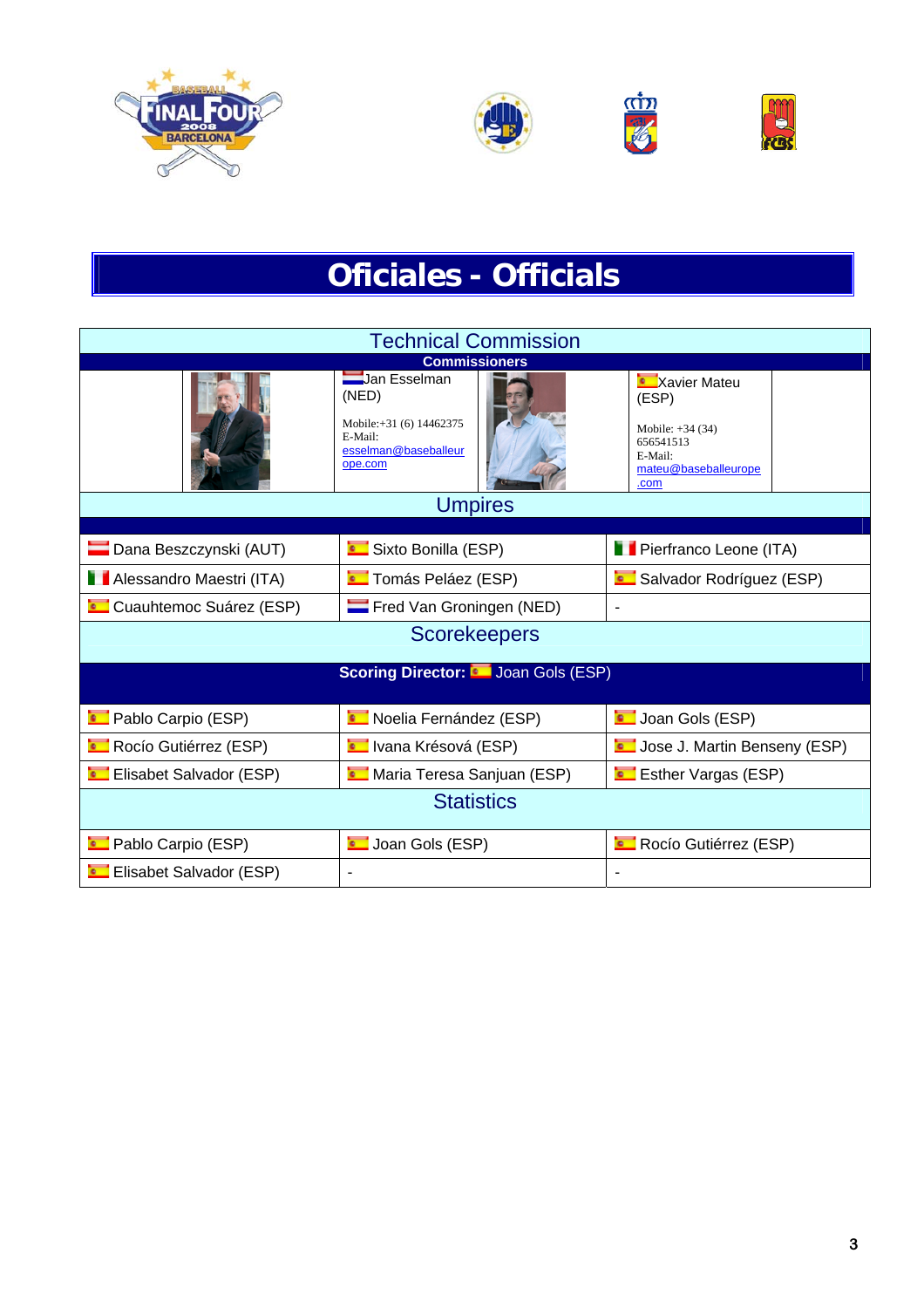





Sep 13, 2008 at Barcelona (Carlos Perez de R.)

#### **NETTUNO 4 (1-0)**

| Player             | AB           | R            | Н              | ВI             | 2B             |              |              | 3B HR BB     |              |              |              | SB CS HP SH SF SO |          |          | IBB KL   |              | GDP          | PO.           | A        | E              |
|--------------------|--------------|--------------|----------------|----------------|----------------|--------------|--------------|--------------|--------------|--------------|--------------|-------------------|----------|----------|----------|--------------|--------------|---------------|----------|----------------|
| DURAN C A cf       | 5            | $\Omega$     | 0              | $\Omega$       | 0              | $\Omega$     | $\Omega$     | <sup>0</sup> | <sup>0</sup> | $\Omega$     | 0            | 0                 | $\Omega$ | 2        | 0        | 0            | 0            |               | $\Omega$ | $\Omega$       |
| UGUETO C.L E<br>SS | 2            |              |                | $\Omega$       | $\Omega$       | $\Omega$     | $\Omega$     | 3            | $\Omega$     | $\Omega$     | $\Omega$     | $\Omega$          | $\Omega$ | $\Omega$ | $\Omega$ | 0            | $\Omega$     | $\mathcal{L}$ | 6        |                |
| CAMILO J rf        |              | $\Omega$     | $\Omega$       | $\Omega$       | $\Omega$       | $\Omega$     | $\Omega$     | 3            | $\Omega$     | $\Omega$     | $\Omega$     | $\Omega$          | $\Omega$ |          | $\Omega$ |              | $\Omega$     | $\Omega$      | $\Omega$ | $\Omega$       |
| MAZZANTI G 3b      | 4            |              |                | $\Omega$       | $\Omega$       | $\Omega$     | $\Omega$     |              | $\Omega$     | $\Omega$     | $\Omega$     | $\Omega$          | $\Omega$ |          | 0        | $\Omega$     | $\Omega$     | $\Omega$      | 4        | $\Omega$       |
| TAVAREZ R 2b       | 4            |              | 2              | 2              | 1              | <sup>n</sup> | $\Omega$     |              | $\Omega$     | $\Omega$     | <sup>0</sup> | 0                 | $\Omega$ | $\Omega$ | 0        | 0            |              | 3             | 4        | $\Omega$       |
| SCHIAVETTI dh      | 5            |              | ζ              | $\Omega$       | $\Omega$       | $\Omega$     | $\Omega$     | $\Omega$     | $\Omega$     | $\Omega$     | $\Omega$     | $\Omega$          | $\Omega$ | $\Omega$ | $\Omega$ | $\Omega$     | $\Omega$     | $\Omega$      | $\Omega$ | $\Omega$       |
| PARISI V c         |              | $\Omega$     |                | $\Omega$       | $\Omega$       | $\Omega$     | $\Omega$     |              | $\Omega$     | $\Omega$     | $\Omega$     | $\overline{2}$    | $\Omega$ | $\Omega$ | $\Omega$ | $\Omega$     | $\Omega$     | 7             | $\Omega$ | $\Omega$       |
| CASTRI' A 1b       | 4            | U            | 2              | $\mathfrak{D}$ | 1              | <sup>n</sup> | <sup>0</sup> | 1            | <sup>0</sup> | <sup>0</sup> | <sup>0</sup> | $\Omega$          | $\cap$   | $\Omega$ | $\Omega$ | O            | <sup>0</sup> | 11            | $\cap$   |                |
| AMBROSINO P 1f     | 4            | <sup>0</sup> | $\Omega$       | $\Omega$       | $\Omega$       | $\Omega$     | $\Omega$     | $\Omega$     | $\Omega$     | $\Omega$     | $\Omega$     | $\Omega$          | $\Omega$ | $\Omega$ | $\Omega$ | $\Omega$     | $\Omega$     | 3             | $\Omega$ | $\cap$         |
| RICHETTI C p       | <sup>0</sup> | $\Omega$     | $\Omega$       | $\Omega$       | $\Omega$       | $\Omega$     | $\Omega$     | $\Omega$     | $\Omega$     | $\Omega$     | $\Omega$     | $\Omega$          | $\Omega$ | $\Omega$ | $\Omega$ | $\Omega$     | $\Omega$     | $\Omega$      | $\Omega$ | $\Omega$       |
| PEZZULLO C p       | <sup>0</sup> | <sup>0</sup> | $\Omega$       | $\Omega$       | <sup>0</sup>   | $\cap$       | $\Omega$     | $\Omega$     | <sup>0</sup> | $\Omega$     | <sup>0</sup> | <sup>0</sup>      | $\Omega$ | $\Omega$ | $\Omega$ | O            | $\Omega$     | $\Omega$      | $\Omega$ | $\Omega$       |
| COSTANTINI M p     | <sup>0</sup> | $\Omega$     | $\Omega$       | $\Omega$       | $\Omega$       | $\Omega$     | $\Omega$     | $\Omega$     | $\Omega$     | $\Omega$     | <sup>0</sup> | $\Omega$          | $\Omega$ | $\Omega$ | $\Omega$ | <sup>0</sup> | $\Omega$     | $\Omega$      | $\Omega$ | $\Omega$       |
| CARRARA J G p      | $\Omega$     | <sup>0</sup> | $\Omega$       | $\Omega$       | <sup>0</sup>   | $\Omega$     | $\Omega$     | $\Omega$     | $\Omega$     | $\Omega$     | $\Omega$     | $\Omega$          | $\Omega$ | $\Omega$ | $\Omega$ | <sup>0</sup> | $\Omega$     | $\Omega$      | $\Omega$ | $\Omega$       |
| $Totals$           | 32           | 4            | 1 <sub>0</sub> | 4              | $\mathfrak{D}$ | $\cap$       | O            | 10           | <sup>0</sup> | <sup>0</sup> | $\Omega$     | $\mathfrak{D}$    | U        | 4        | U        |              |              | 27            | 14       | $\mathfrak{D}$ |

#### **GROSSETO 3 (0-1)**

| Player                                                                        | AB R H BI       |                     |                 |                |          |             |                     |                | 2B 3B HR BB SB CS HP SH SF SO IBB KL GDP                   |                |                          |                |                |                |                |                       |              |              |              |          | PO              | AE           |                                     |                |    |
|-------------------------------------------------------------------------------|-----------------|---------------------|-----------------|----------------|----------|-------------|---------------------|----------------|------------------------------------------------------------|----------------|--------------------------|----------------|----------------|----------------|----------------|-----------------------|--------------|--------------|--------------|----------|-----------------|--------------|-------------------------------------|----------------|----|
| NUNEZ rf                                                                      | 4               | 1                   | $\mathbf{1}$    | 0              |          | $\Omega$    | $\Omega$            | 0              | 1                                                          | 2              | 0                        | 0              | $\Omega$       | $\Omega$       | 1              |                       | 0            | $\mathbf{1}$ | 0            |          | 4               | 2            | 1                                   |                |    |
| DALLOSPEDALE 2b                                                               | $5 -$           | $\Omega$            | $\Omega$        | $\mathbf{1}$   |          | $\Omega$    | $\Omega$            | $\Omega$       | $\Omega$                                                   | $\Omega$       | $\Omega$                 | $\Omega$       | $\Omega$       | $\Omega$       | $\mathbf{1}$   |                       | 0            | $\Omega$     | $\mathbf{1}$ |          | 3               | $\Omega$     | $\Omega$                            |                |    |
| AVAGNINA 1f                                                                   | $\overline{4}$  | -1                  | 2               | $\Omega$       |          | $\Omega$    | $\Omega$            | 0              | $\Omega$                                                   | $\Omega$       | $\Omega$                 | $\Omega$       | $\Omega$       | $\Omega$       |                | $\mathbf{1}$          | 0            | 1            | $\Omega$     |          | $\mathbf{1}$    | $\Omega$     | $\Omega$                            |                |    |
| MARVAL ss                                                                     |                 | 4 1                 | $\mathbf{1}$    | $\Omega$       |          | $\Omega$    | $\Omega$            | $\Omega$       | 0                                                          | $\Omega$       | $\Omega$                 | $\Omega$       | $\Omega$       | $\Omega$       |                | $\Omega$              | 0            | $\Omega$     | $\Omega$     |          | $\overline{a}$  | 6            | $\Omega$                            |                |    |
| RAMOS K c                                                                     | $\mathbf{1}$    | $\Omega$            | $\Omega$        | $\Omega$       |          | $\Omega$    | $\Omega$            | 0              | 3                                                          | $\Omega$       | $\Omega$                 | $\Omega$       | $\Omega$       | $\Omega$       |                | $\Omega$              | <sup>0</sup> | $\cap$       | $\Omega$     |          | 7               | $\mathbf{1}$ | $\Omega$                            |                |    |
| BISCHERI 1b                                                                   | $4\overline{ }$ | $\Omega$            | $\mathbf{1}$    | $\overline{2}$ |          | $\Omega$    | $\Omega$            | 0              | $\mathbf 0$                                                | 0              | $\Omega$                 | $\Omega$       | 0              | $\Omega$       |                | $\Omega$              | 0            | $\Omega$     | 0            |          | 7               | $\Omega$     | $\Omega$                            |                |    |
| ERMINI dh                                                                     | $\overline{2}$  | $\overline{0}$      | $\Omega$        | $\Omega$       |          | $\Omega$    | $\Omega$            | $\Omega$       | $\Omega$                                                   | $\Omega$       | $\Omega$                 | $\Omega$       | $\Omega$       | $\Omega$       |                | $\mathbf{1}$          | 0            | $\mathbf{1}$ | 0            |          | 0               | $\Omega$     | $\Omega$                            |                |    |
| CARACCIOLO dh                                                                 | $\overline{2}$  | $\Omega$            | $\Omega$        | $\Omega$       |          | $\Omega$    | $\Omega$            | $\Omega$       | $\Omega$                                                   | $\Omega$       | $\Omega$                 | $\Omega$       | $\Omega$       | $\Omega$       |                | $\overline{a}$        | $\Omega$     | $\mathbf{1}$ | $\Omega$     |          | 0               | $\Omega$     | $\Omega$                            |                |    |
| $4\quad 0$<br>SGNAOLIN 3b                                                     |                 |                     | $\Omega$        | $\Omega$       |          | $\Omega$    | $\Omega$            | $\Omega$       | $\Omega$                                                   | $\Omega$       | $\Omega$                 | $\Omega$       | $\Omega$       | $\Omega$       |                | $\Omega$              | $\Omega$     | $\Omega$     | $\Omega$     |          | $\mathbf{1}$    | 3            | $\Omega$                            |                |    |
| DE SANTIS A. cf 4 0                                                           |                 |                     | 2               | $\Omega$       |          | $\Omega$    | $\Omega$            | $\Omega$       | $\Omega$                                                   | $\Omega$       | $\Omega$                 | $\Omega$       | $\Omega$       | $\Omega$       |                | $\mathbf{1}$          | 0            | $\mathbf{1}$ | $\Omega$     |          | 2               | $\Omega$     | $\Omega$                            |                |    |
| $\begin{array}{ccc} & & 0 & 0 \end{array}$<br>COOPER p                        |                 |                     | $\Omega$        | $\Omega$       |          | $\Omega$    | $\Omega$            | 0              | $\Omega$                                                   | $\Omega$       | $\Omega$                 | $\Omega$       | $\Omega$       | $\Omega$       |                | $\Omega$              | 0            | $\Omega$     | $\Omega$     |          | $\Omega$        | $\mathbf{1}$ | $\Omega$                            |                |    |
| D'AMICO L p                                                                   |                 | $0 \quad 0 \quad 0$ |                 | $\Omega$       |          |             | $0 \quad 0$         | $\mathbf 0$    | $\overline{0}$                                             | $\mathbf 0$    | $\Omega$                 | $\overline{0}$ | $\Omega$       | $\Omega$       | $\Omega$       |                       | $\Omega$     | $\Omega$     | $\Omega$     |          | $\Omega$        | $\Omega$     | $\Omega$                            |                |    |
| FERRARI p                                                                     |                 | $0 \quad 0$         | $\Omega$        | $\Omega$       |          | $\mathbf 0$ | $\Omega$            | $\Omega$       | $\Omega$                                                   | $\Omega$       | $\Omega$                 | $\Omega$       | $\Omega$       | $\Omega$       |                | $\Omega$              | 0            | $\Omega$     | $\Omega$     |          | $\Omega$        | $\mathbf{1}$ | $\Omega$                            |                |    |
| $Totals$ . 34                                                                 |                 | 3                   | $7\phantom{.0}$ | 3              |          | $\Omega$    | $\Omega$            | $\Omega$       | 4                                                          | $\overline{2}$ | $\Omega$                 | $\Omega$       | $\Omega$       | $\Omega$       |                | 7                     | $\Omega$     | 5            | $\mathbf{1}$ |          | 27              | 14           | 1                                   |                |    |
| NETTUNO                                                                       |                 |                     |                 |                |          |             |                     |                | IP H R ER BB SO WP HB BK IBB SH SF CI 2B 3B HR AB BF FO GO |                |                          |                |                |                |                |                       |              |              |              |          |                 |              |                                     |                | ΝP |
| RICHETTI C $W, 1-0$ 6.0 3 3                                                   |                 |                     |                 |                |          |             | $2 \quad 3 \quad 4$ |                | $\mathbf{0}$                                               | $\Omega$       | $\overline{0}$           |                | $\overline{0}$ | $\Omega$       | $\Omega$       | $\Omega$              | $\Omega$     |              | $\Omega$     | $\Omega$ |                 | 22 25        |                                     | 4 9            | 85 |
| 1.0 2 0 0 0 1<br>PEZZULLO C                                                   |                 |                     |                 |                |          |             |                     |                |                                                            |                | $0\quad 0\quad 0\quad 0$ |                |                | $\Omega$       | $\Omega$       | $\Omega$              |              |              |              |          | 0 0 0 5 5       |              |                                     | $1\quad 1$     | 23 |
| COSTANTINI M                                                                  |                 |                     |                 |                |          |             | 1.2 1 0 0 1 1       |                | $\mathbf{0}$                                               |                | $0\quad 0$               |                | $\Omega$       |                | $0\quad 0$     | $\Omega$              |              |              |              |          | 0 0 0 5 6       |              |                                     | $2 \quad 1$    | 25 |
| CARRARA J G S, 1                                                              | $0.1 \quad 1$   |                     |                 |                | $\Omega$ | $\Omega$    | $\Omega$            | $\overline{1}$ | 0                                                          | $\Omega$       | $\Omega$                 |                | $\Omega$       | $\Omega$       | $\Omega$       | $\Omega$              | $\Omega$     |              | $\Omega$     | $\Omega$ | $2\quad 2$      |              | $\Omega$                            | $\Omega$       | 12 |
| GROSSETO                                                                      |                 |                     |                 |                |          |             | IP H R ER BB SO     |                |                                                            |                |                          |                |                |                |                | WP HB BK IBB SH SF CI |              |              |              |          | 2B 3B HR AB BF  |              |                                     | FO GO          | ΝP |
| COOPER L, 0-1 5.0 8                                                           |                 |                     |                 |                | 4 4      |             |                     | $4 \quad 3$    | $\mathbf{0}$                                               | $\mathbf{0}$   | $\overline{0}$           |                | $\overline{0}$ | 2              | $\overline{0}$ | 0                     | $\mathbf{1}$ |              | $\mathbf 0$  | 0        |                 | 19 25        | ____________________<br>$7^{\circ}$ | $\overline{3}$ | 98 |
| 2.2 1 0 0 4 1<br>D'AMICO L                                                    |                 |                     |                 |                |          |             |                     |                |                                                            |                | $1 \quad 0 \quad 0$      |                | $\Omega$       | $\overline{0}$ | $\overline{0}$ | $\Omega$              |              | $\mathbf{1}$ | $\mathbf 0$  |          | $0 \t 9 \t 13$  |              |                                     | $3 \quad 4$    | 43 |
| FERRARI                                                                       |                 |                     |                 | $1.1 \quad 1$  | $\Omega$ | $\Omega$    |                     | $2 \quad 0$    | $\Omega$                                                   | $\Omega$       | $\Omega$                 |                | $\Omega$       | $\Omega$       | $\Omega$       | $\Omega$              | $\Omega$     |              | $\Omega$     | $\Omega$ | $4\overline{6}$ |              |                                     | 0 <sup>3</sup> | 22 |
| Umpires - HP: RODRIGUEZ S. (ESP) 1B: BESZCZYNSKI D. (AUT) 2B: SUAREZ C. (ESP) |                 |                     |                 |                |          |             |                     |                |                                                            |                |                          |                |                |                |                |                       |              |              |              |          |                 |              |                                     |                |    |
| 3B: MAESTRI A. (ITA) Start: 11:00                                             |                 |                     |                 |                |          |             |                     |                | Time: 2:56 Attendance: 200                                 |                |                          |                |                |                |                |                       |              |              |              |          |                 |              |                                     |                |    |

Game notes:

TECHNICAL COMMISSIONER: MATEU Xavier (ESP)

 SCOREKEEPERS: FERNANDEZ Noelia (ESP), GOLS Joan (ESP), KRESOVA Ivana (CZE), VARGAS Ester (ESP). PEZZULLO C faced 1 batter in the 8th.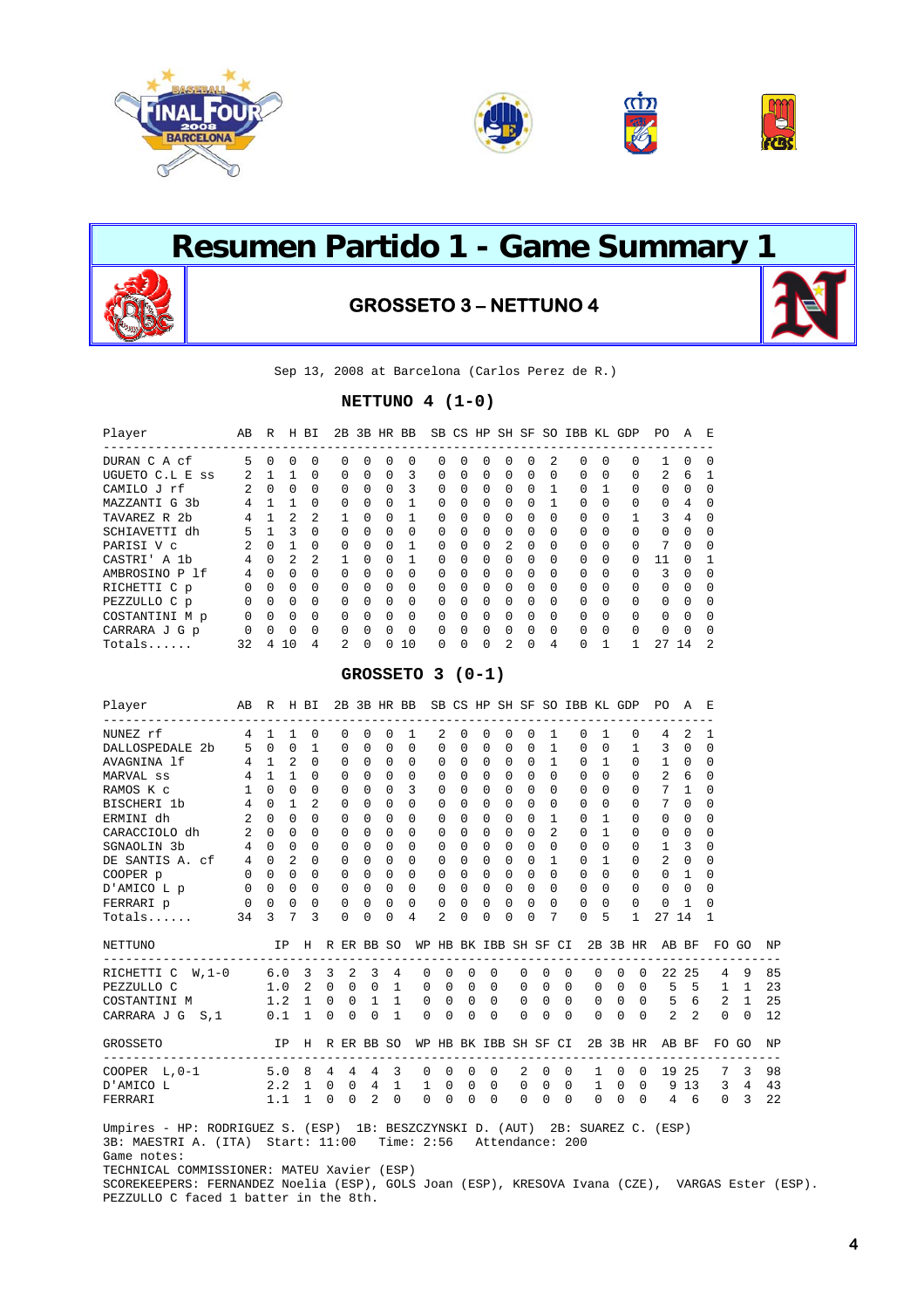





Sep 13, 2008 at BARCELONA (C.PEREZ DE ROZAS)

#### **T&A SAN MARINO 2 (1-0)**

| Player                        | AВ | R            | Н            | ВI             | 2B       | 3B       | HR           | BB           |              | SB CS        | HP               |          | SH SF        | SO.           | IBB          | KL           | GDP                                            | PO.      | A              | E            |
|-------------------------------|----|--------------|--------------|----------------|----------|----------|--------------|--------------|--------------|--------------|------------------|----------|--------------|---------------|--------------|--------------|------------------------------------------------|----------|----------------|--------------|
| LA FERA S ss                  | 4  | <sup>0</sup> | O            | 0              | 0        | $\Omega$ | O            |              | 0            | 0            | $\left( \right)$ | 0        | 0            | <sup>0</sup>  | <sup>0</sup> | 0            | ----------------------------------<br>$\Omega$ | 4        |                | <sup>0</sup> |
| IMPERIALI F<br>2 <sub>b</sub> | 4  | $\Omega$     | $\Omega$     | $\Omega$       | $\Omega$ | $\Omega$ | $\Omega$     | $\Omega$     | <sup>0</sup> | 0            | $\Omega$         | $\Omega$ | <sup>0</sup> |               | $\Omega$     | $\Omega$     | $\Omega$                                       |          | 3              | $\Omega$     |
| SHELDON D<br>1b               | 3  | 1            | <sup>0</sup> | $\Omega$       | $\Omega$ | $\Omega$ | $\Omega$     |              | $\Omega$     | <sup>0</sup> | $\Omega$         | $\Omega$ | 0            |               | $\Omega$     | $\Omega$     | $\Omega$                                       | 8        | $\Omega$       | <sup>0</sup> |
| DE BIASE M dh                 | 4  | U            |              | $\Omega$       | $\Omega$ | $\Omega$ | <sup>0</sup> | $\Omega$     | 0            | 0            | 0                | 0        | 0            |               | $\Omega$     | <sup>0</sup> | $\Omega$                                       | $\Omega$ | $\Omega$       | ∩            |
| ROVINELLI D 1f                | 4  |              | 3            |                | $\Omega$ | $\Omega$ | $\Omega$     | <sup>0</sup> | <sup>0</sup> | O            | <sup>n</sup>     | $\Omega$ | <sup>0</sup> |               | $\cap$       |              | $\Omega$                                       |          | $\Omega$       | $\Omega$     |
| SUARDI R rf                   | 4  | U            |              |                |          | $\cap$   | $\Omega$     | <sup>0</sup> | $\Omega$     | <sup>0</sup> | $\cap$           | $\Omega$ | <sup>0</sup> | $\mathcal{L}$ | $\Omega$     | $\Omega$     | $\Omega$                                       | 2        | $\Omega$       | $\Omega$     |
| COLICCHIO D cf                |    | <sup>0</sup> | 0            | $\Omega$       | 0        | $\Omega$ | <sup>0</sup> |              | <sup>0</sup> | 0            | $\cap$           | $\Omega$ | $\Omega$     | 2             | $\Omega$     |              | $\Omega$                                       |          | $\Omega$       | $\Omega$     |
| ALBANESE S c                  | 2  | $\cap$       |              | $\Omega$       | $\Omega$ | $\cap$   | $\cap$       | <sup>0</sup> | <sup>0</sup> | O            |                  |          | <sup>n</sup> |               | $\Omega$     | $\cap$       | $\Omega$                                       | 7        |                | $\cap$       |
| BENVENUTI M<br>3b             | 3  | $\Omega$     | $\Omega$     | $\Omega$       | $\Omega$ | $\Omega$ | $\Omega$     | <sup>0</sup> | <sup>0</sup> | $\Omega$     | <sup>n</sup>     |          | <sup>0</sup> | 2             | $\Omega$     |              | $\Omega$                                       |          |                | $\cap$       |
| ESTRADA H p                   | 0  | U            | 0            | $\Omega$       | 0        | $\Omega$ | $\Omega$     | $\Omega$     | <sup>0</sup> | 0            | $\cap$           | $\Omega$ | <sup>0</sup> | $\Omega$      | $\Omega$     | $\Omega$     | $\Omega$                                       | 2        | $\Omega$       | $\Omega$     |
| LOONEY B p                    | O  | U            | O            | $\Omega$       | 0        | $\cap$   | $\cap$       | $\Omega$     | <sup>0</sup> | O            | $\cap$           | $\Omega$ | <sup>n</sup> | $\Omega$      | $\Omega$     | $\cap$       | $\Omega$                                       | $\Omega$ | $\mathfrak{D}$ | $\cap$       |
| $Totals$                      | 31 | 2            | б            | $\mathfrak{D}$ |          | $\cap$   | U            | ς            | <sup>0</sup> | O            |                  | 2        | n.           | 11            | <sup>n</sup> | ς            | <sup>0</sup>                                   | 27       | 8              | $\Omega$     |

#### **F.C. BARCELONA 1 (0-1)**

| Player                                               | AВ              | R           |              | H BI         |              | 2B 3B HR BB         |             |                   |                   |                            |              |                |                       |             |              | SB CS HP SH SF SO IBB KL GDP |              |          |              | PO.            | A              |              |             |       |
|------------------------------------------------------|-----------------|-------------|--------------|--------------|--------------|---------------------|-------------|-------------------|-------------------|----------------------------|--------------|----------------|-----------------------|-------------|--------------|------------------------------|--------------|----------|--------------|----------------|----------------|--------------|-------------|-------|
| ISASI F rf                                           |                 | $4 \quad 0$ | $\Omega$     | $\Omega$     | $\Omega$     | $\cap$              | 0           | $\Omega$          | $\Omega$          | 0                          | $\Omega$     | $\Omega$       | $\cap$                |             | -1.          | 0                            | $\mathbf{1}$ |          | $\Omega$     | 2              | $\Omega$       | $\Omega$     |             |       |
| MORA M c                                             |                 | $3 \quad 1$ | $\Omega$     | $\Omega$     | $\Omega$     | $\Omega$            | 0           | $\Omega$          | $\Omega$          | $\Omega$                   | $\mathbf{1}$ | $\Omega$       | $\Omega$              |             | $\mathbf{1}$ | 0                            | $\Omega$     |          | $\Omega$     | 13             | 1.             | <sup>0</sup> |             |       |
| GOLINDANO J 3b                                       | 3 <sup>7</sup>  | $\Omega$    | 3            | $\Omega$     | 1            | $\Omega$            | $\Omega$    | $\Omega$          | $\Omega$          | $\Omega$                   | 1            | $\Omega$       | $\Omega$              |             | $\Omega$     | $\Omega$                     | $\Omega$     |          | $\Omega$     | $\mathbf{1}$   | 3              | $\Omega$     |             |       |
| ROMAN O 1b                                           | $4\overline{ }$ | $\Omega$    | $\mathbf{1}$ | $\mathbf{1}$ | $\Omega$     | $\Omega$            | $\Omega$    | $\Omega$          | $\Omega$          | $\mathbf{1}$               | $\Omega$     | $\Omega$       | $\Omega$              |             | 1            | $\Omega$                     | 1            |          | $\Omega$     | 5              | $\Omega$       | $\Omega$     |             |       |
| FEBLES E 2b                                          | $\overline{4}$  | $\Omega$    | $\Omega$     | $\Omega$     | $\Omega$     | $\Omega$            | 0           | $\Omega$          | $\Omega$          | $\Omega$                   | $\Omega$     | $\Omega$       | $\Omega$              |             | $\Omega$     | 0                            | $\Omega$     |          | $\Omega$     | 4              | $\mathfrak{D}$ | $\Omega$     |             |       |
| SALAZAR J M ss                                       | $\overline{4}$  | $\Omega$    | $\mathbf{1}$ | $\Omega$     | $\Omega$     | $\Omega$            | 0           | $\Omega$          | $\Omega$          | $\Omega$                   | $\Omega$     | $\Omega$       | $\Omega$              |             | 1            | $\Omega$                     | $\cap$       |          | $\Omega$     | $\Omega$       | 2              | 1            |             |       |
| DIAZ A cf                                            | $4^{\circ}$     | $\Omega$    | $\Omega$     | $\Omega$     | $\Omega$     | $\Omega$            | $\Omega$    | $\Omega$          | $\Omega$          | $\Omega$                   | $\Omega$     | $\Omega$       | $\Omega$              |             | 2            | 0                            | <sup>0</sup> |          | $\Omega$     | $\mathfrak{D}$ | 0              | $\Omega$     |             |       |
| CUEVAS V dh                                          | 2               | $\Omega$    | $\Omega$     | $\Omega$     | $\Omega$     | $\Omega$            | 0           | $\Omega$          | $\Omega$          | 0                          | $\Omega$     | $\Omega$       | $\Omega$              |             | $\mathbf{1}$ | 0                            |              |          | $\Omega$     | $\Omega$       | $\Omega$       | $\Omega$     |             |       |
| SANCHO P dh                                          | 1               | $\Omega$    | $\mathbf{1}$ | $\Omega$     | $\Omega$     | $\Omega$            | 0           | $\Omega$          | $\Omega$          | 0                          | $\Omega$     | $\Omega$       | $\Omega$              |             | $\Omega$     | 0                            | $\Omega$     |          | $\Omega$     | $\Omega$       | $\Omega$       | 0            |             |       |
| BALBOA J 1f 2 0                                      |                 |             | $\Omega$     | $\Omega$     | $\Omega$     | $\Omega$            | 0           | $\Omega$          | $\Omega$          | $\Omega$                   | $\Omega$     | 1              | $\Omega$              |             | $\Omega$     | 0                            | $\Omega$     |          | $\Omega$     | $\Omega$       | $\Omega$       | $\Omega$     |             |       |
| BAEZ H p                                             |                 | $0\quad 0$  | $\mathbf 0$  | $\mathbf 0$  | $\mathbf 0$  | $\mathbf 0$         | $\mathbf 0$ | $\mathbf 0$       | 0                 | $\mathbf 0$                | 0            | $\Omega$       | $\Omega$              |             | $\Omega$     | 0                            | $\Omega$     |          | $\Omega$     | 0              | 0              | $\Omega$     |             |       |
| $Totals$                                             | 31              | 1           | 6            | 1            | $\mathbf{1}$ | $\Omega$            | $\Omega$    | $\Omega$          | $\Omega$          | 1                          | 2            | 1              | $\Omega$              |             | 7            | $\Omega$                     | 3            |          | $\Omega$     | 27             | 8              | 1            |             |       |
| T&A SAN MARINO<br>---------------------------------- | IP H R ER BB SO |             |              |              |              |                     |             |                   |                   |                            |              |                | WP HB BK IBB SH SF CI |             |              |                              |              |          |              | 2B 3B HR AB BF |                |              | FO GO       | NP    |
| ESTRADA H W, 1-0 7.0 3 1 1                           |                 |             |              |              |              |                     | $0\quad 6$  | $\Omega$          | 2                 | $\Omega$                   |              | $\Omega$       | $\Omega$              | $\Omega$    | $\Omega$     |                              | $\mathbf{1}$ | $\Omega$ | $\Omega$     | 23             | 25             | 7            | 7           | 86    |
| LOONEY B $S,1$ 2.0                                   |                 |             |              | $3 \quad 0$  |              | $0 \quad 0 \quad 1$ |             | $\Omega$          |                   | $\Omega$<br>$\overline{0}$ |              | $\mathbf 0$    | 1                     | $\Omega$    | $\Omega$     |                              | $0 \quad 0$  |          | $\Omega$     | 8              | - 9            |              | $2 \quad 3$ | 27    |
| F.C. BARCELONA                                       | IP H R ER BB SO |             |              |              |              |                     |             |                   |                   |                            |              |                | WP HB BK IBB SH SF CI |             |              |                              |              |          | 2B 3B HR     |                | AB BF          |              | FO GO       | ΝP    |
| BAEZ H L, 0-1 9.0 6 2                                |                 |             |              |              |              | 2 3 1 1             |             |                   | $1\quad 1\quad 0$ |                            |              | $\overline{0}$ |                       | $2 \quad 0$ | $\Omega$     |                              | $1 \quad 0$  |          | $\mathbf{0}$ |                | 31 37          | 8            |             | 7 147 |
| Umpires - HP: GRONINGEN F (NED)                      |                 |             |              |              |              |                     |             | 1B: LEONE P (ITA) |                   |                            |              |                |                       |             |              | 2B: BONILLA S (ESP)          |              |          |              | 3B:            |                |              |             |       |

PELAEZ T (ESP) Start: 18:30 Time: 2:21 Attendance: 600

 Game notes: TECHICAL COMMISSIONER: ESSELMAN J (NED)

 SCOREKEEPERS: SALVADOR Elisabet (ESP), VARGAS Ester (ESP), GUTIERREZ Rocio (ESP), SANJUAN TERESA (ESP) Game: 02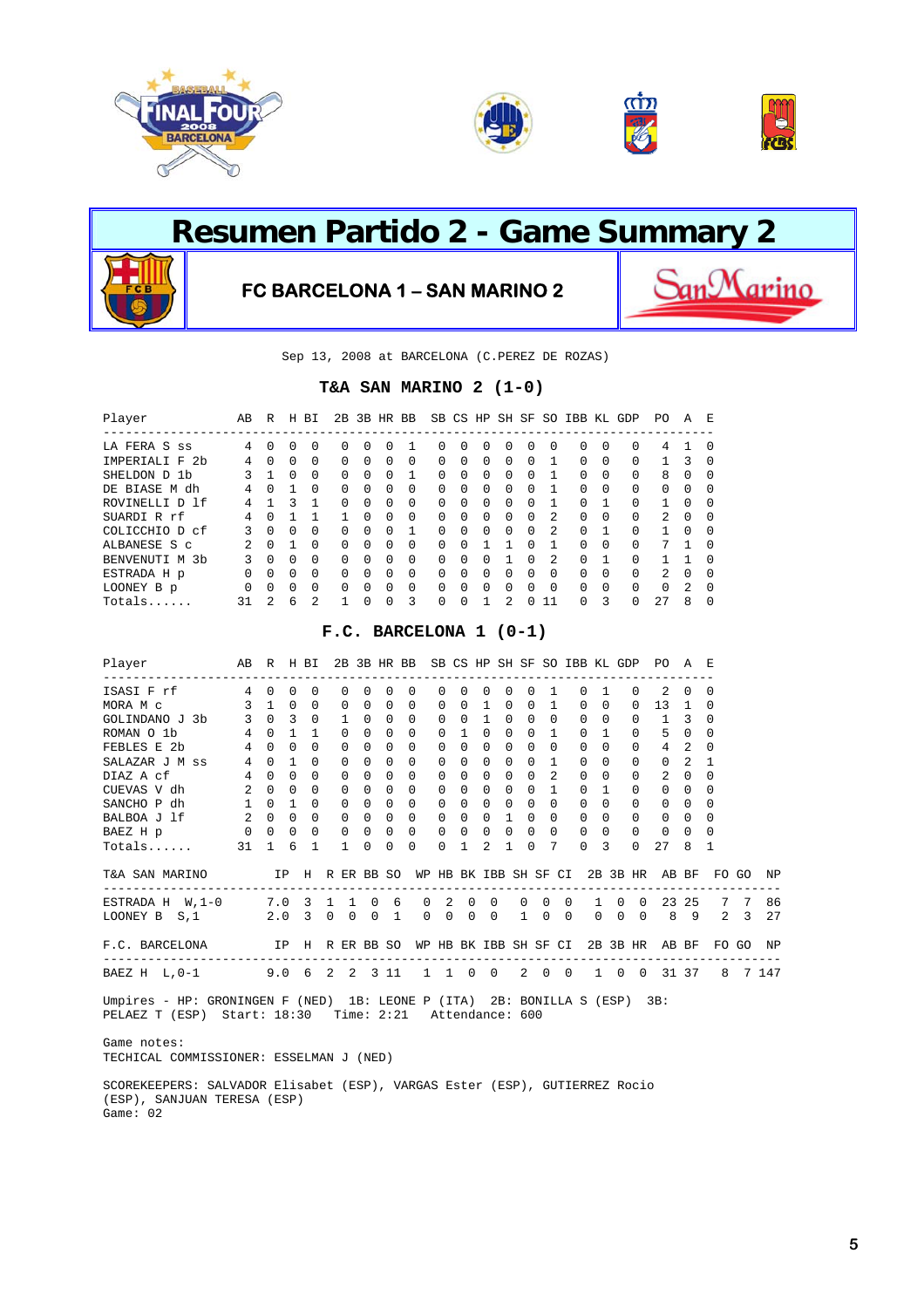





# **Resumen Partido 3 - Game Summary 3 GROSSETO 3 – FC BARCELONA 0**

Sep 14, 2008 at BARCELONA (C.PEREZ DE ROZAS)

#### **F.C. BARCELONA 0 (0-2)**

| Player            | AB           | R            | H        | ВI       |              |              | 2B 3B HR BB  |          |              |              |              | SB CS HP SH SF SO |              |          | IBB KL       |              | GDP          | PO.           | A              | E            |
|-------------------|--------------|--------------|----------|----------|--------------|--------------|--------------|----------|--------------|--------------|--------------|-------------------|--------------|----------|--------------|--------------|--------------|---------------|----------------|--------------|
| ISASI F rf        | 3            | <sup>0</sup> |          | $\Omega$ | 0            | <sup>0</sup> | <sup>0</sup> |          | $\Omega$     | $\Omega$     | 0            | 0                 | 0            |          | 0            |              | <sup>0</sup> | 1.            | $\Omega$       | $\Omega$     |
| MORA M c          | 4            | 0            | 0        | $\Omega$ | $\Omega$     | $\Omega$     | $\Omega$     | 0        | $\Omega$     | $\Omega$     | $\Omega$     | $\Omega$          | $\Omega$     |          | 0            | 0            |              | 6             |                | <sup>0</sup> |
| GOLINDANO J<br>3b | 4            | $\Omega$     | $\Omega$ | $\Omega$ | $\Omega$     | $\Omega$     | $\Omega$     | $\Omega$ | $\Omega$     | $\Omega$     | $\Omega$     | $\Omega$          | $\Omega$     | $\Omega$ | 0            | $\Omega$     |              | $\mathcal{L}$ | $\Omega$       | $\Omega$     |
| ROMAN O 1b        | ર            | $\Omega$     | $\Omega$ | $\Omega$ | $\Omega$     | $\Omega$     | $\Omega$     | $\Omega$ | $\Omega$     | $\Omega$     | $\Omega$     | $\Omega$          | $\Omega$     | $\Omega$ | $\Omega$     | $\Omega$     | $\Omega$     | $\mathcal{L}$ | $\Omega$       |              |
| SALAZAR J M<br>SS |              | <sup>0</sup> |          | $\Omega$ | $\Omega$     | $\Omega$     | $\Omega$     | $\Omega$ | $\Omega$     | $\Omega$     | $\Omega$     | $\Omega$          | $\Omega$     | $\Omega$ | $\Omega$     | $\Omega$     | $\Omega$     | $\mathcal{L}$ |                | $\Omega$     |
| SANCHO P 1f       |              | <sup>0</sup> | $\Omega$ | $\Omega$ | $\Omega$     | $\Omega$     | $\Omega$     | 2        | $\Omega$     | $\Omega$     | <sup>0</sup> | $\Omega$          | $\Omega$     | $\Omega$ | $\Omega$     | <sup>0</sup> | $\Omega$     | 2             | $\Omega$       | $\Omega$     |
| DIAZ A cf         |              | <sup>0</sup> |          | $\Omega$ | $\Omega$     | $\Omega$     | $\Omega$     | $\Omega$ | $\Omega$     | $\Omega$     | <sup>0</sup> | $\Omega$          | $\Omega$     | $\Omega$ | 0            | <sup>0</sup> |              | 5             | $\Omega$       | $\Omega$     |
| BALBOA J dh/p     | 2            | $\Omega$     | $\Omega$ | $\Omega$ | $\Omega$     | $\Omega$     | $\Omega$     | $\Omega$ | $\Omega$     | $\Omega$     | <sup>0</sup> | <sup>0</sup>      | $\Omega$     |          | <sup>0</sup> |              | $\Omega$     | $\Omega$      | $\Omega$       | $\cap$       |
| JUANEDA J ph      |              | <sup>0</sup> | $\Omega$ | $\Omega$ | $\Omega$     | $\Omega$     | $\Omega$     | $\Omega$ | $\Omega$     | $\Omega$     | $\Omega$     | $\Omega$          | $\Omega$     | $\Omega$ | 0            | $\Omega$     |              | $\Omega$      | $\Omega$       | $\Omega$     |
| ORTIZ A p         | <sup>0</sup> | <sup>0</sup> | $\Omega$ | $\Omega$ | $\Omega$     | $\Omega$     | $\Omega$     | $\Omega$ | $\Omega$     | $\Omega$     | $\Omega$     | 0                 | $\Omega$     | $\Omega$ | 0            | O            | $\Omega$     | $\Omega$      | $\cap$         | $\Omega$     |
| FEBLES E 2b       |              | $\Omega$     | $\Omega$ | $\Omega$ | $\Omega$     | $\Omega$     | $\Omega$     | $\Omega$ | $\Omega$     | $\Omega$     | $\Omega$     | $\Omega$          | $\Omega$     |          | $\Omega$     |              | $\Omega$     | 3             | $\Omega$       | $\Omega$     |
| LEAL R p          | O            | U            | $\Omega$ | $\Omega$ | <sup>0</sup> | $\Omega$     | $\Omega$     | $\Omega$ | <sup>0</sup> | <sup>0</sup> | <sup>0</sup> | $\Omega$          | $\Omega$     | $\Omega$ | $\Omega$     | O            | $\Omega$     | $\Omega$      | $\mathfrak{D}$ | $\Omega$     |
| Totals.           | 27           | U            | 3        | $\Omega$ | 0            | O            | <sup>0</sup> | 3        | 0            | 0            | 0            | 0                 | <sup>0</sup> | 4        | 0            | 3            | 4            | 2.4           | 4              |              |

#### **GROSSETO 3 (1-1)**

| Player                                                                                                                                     | AB R H BI      |             |              |          |          |                |                           |                | 2B 3B HR BB SB CS HP SH SF SO IBB KL GDP                   |             |                   |                          |                |                |             |                |              |              |          | PO A E                        |                |          |             |    |
|--------------------------------------------------------------------------------------------------------------------------------------------|----------------|-------------|--------------|----------|----------|----------------|---------------------------|----------------|------------------------------------------------------------|-------------|-------------------|--------------------------|----------------|----------------|-------------|----------------|--------------|--------------|----------|-------------------------------|----------------|----------|-------------|----|
| DALLOSPEDALE 2b                                                                                                                            | $\overline{4}$ | $\Omega$    | 1            | $\Omega$ |          | $\Omega$       | $\Omega$                  | 0              | $\mathbf 0$                                                | $\Omega$    | $\Omega$          | $\Omega$                 | $\Omega$       | $\Omega$       | 1           |                | 0            | 1            | $\Omega$ | 3                             | 4              | 0        |             |    |
| AVAGNINA cf                                                                                                                                |                | 4 0 4       |              | 2        |          | 1              | $\Omega$                  | $\Omega$       | $\Omega$                                                   | $\Omega$    | $\mathbf{1}$      | $\Omega$                 | $\Omega$       | $\Omega$       | $\Omega$    |                | $\Omega$     | $\Omega$     | $\Omega$ | $\Omega$                      | $\Omega$       | $\Omega$ |             |    |
| MARVAL ss<br>RAMOS K c/lb                                                                                                                  |                | 4 0 0       |              | $\Omega$ |          | $\Omega$       | $\Omega$                  | $\Omega$       | $\Omega$                                                   | $\Omega$    | $\Omega$          | $\Omega$                 | $\Omega$       | $\Omega$       |             | $\Omega$       | $\Omega$     | $\Omega$     | $\Omega$ | $\mathcal{L}$                 | 6              | $\Omega$ |             |    |
|                                                                                                                                            |                | $3 \t1 \t1$ |              | 1.       |          | $\Omega$       | $\Omega$                  | $\mathbf{1}$   | $\mathbf{1}$                                               | $\Omega$    | $\Omega$          | $\Omega$                 | $\Omega$       | $\Omega$       |             | $\Omega$       | 0            | $\Omega$     | $\Omega$ | 7                             | $\Omega$       | $\Omega$ |             |    |
| BISCHERI dh<br>ERMINI 1b                                                                                                                   | 4              | $\Omega$    | $\mathbf{1}$ | $\Omega$ |          | $\Omega$       | $\Omega$                  | $\Omega$       | $\Omega$                                                   | $\Omega$    | $\Omega$          | $\Omega$                 | $\Omega$       | $\Omega$       |             | $\Omega$       | $\Omega$     | $\Omega$     | $\Omega$ | $\Omega$                      | $\Omega$       | $\Omega$ |             |    |
|                                                                                                                                            | $\overline{3}$ | $\Omega$    | $\Omega$     | $\Omega$ |          | $\Omega$       | $\Omega$                  | $\Omega$       | $\Omega$                                                   | $\Omega$    | $\Omega$          | $\Omega$                 | $\Omega$       | $\Omega$       |             | $\overline{2}$ | $\Omega$     | $\mathbf{1}$ | $\Omega$ | 9                             | $\Omega$       | $\Omega$ |             |    |
| BISCONTRINC 00                                                                                                                             |                |             | $\Omega$     | $\Omega$ |          | $\Omega$       | $\Omega$                  | $\Omega$       | $\Omega$                                                   | $\Omega$    | $\Omega$          | $\Omega$                 | $\Omega$       | $\Omega$       |             | $\Omega$       | $\Omega$     | $\Omega$     | $\Omega$ | $\Omega$                      | $\Omega$       | $\Omega$ |             |    |
| SGNAOLIN 3b                                                                                                                                | 3 <sup>7</sup> | $\Omega$    | $\Omega$     | $\Omega$ |          | $\Omega$       | $\Omega$                  | 0              | $\Omega$                                                   | $\Omega$    | 0                 | $\Omega$                 | $\Omega$       | $\Omega$       |             | 1              | 0            | $\Omega$     | $\Omega$ | $\mathbf{1}$                  | 4              | 1        |             |    |
| $\begin{tabular}{llllll} \texttt{CARACCIOLO} & \texttt{rf} & & 3 & 1 & 1 \\ \texttt{PISELLI} & \texttt{lf} & & 3 & 1 & 1 \\ \end{tabular}$ |                |             |              | $\Omega$ |          | 1              | $\Omega$                  | 0              | $\Omega$                                                   | $\Omega$    | 0                 | $\Omega$                 | $\Omega$       | $\Omega$       |             | $\mathbf{1}$   | $\Omega$     | $\Omega$     | $\Omega$ | 3                             | $\Omega$       | $\Omega$ |             |    |
|                                                                                                                                            |                |             |              | $\Omega$ |          | $\Omega$       | $\Omega$                  | $\Omega$       | $\overline{0}$                                             | $\Omega$    | $\Omega$          | $\cap$                   | $\Omega$       | $\Omega$       |             | $\mathbf{1}$   | $\Omega$     | $\Omega$     | $\Omega$ | 1                             | $\Omega$       | $\Omega$ |             |    |
| OBERTO $p$ 0 0 0                                                                                                                           |                |             |              | $\Omega$ |          | $0\quad 0$     |                           |                | $\begin{matrix} 0 & 0 \\ 0 & 0 \end{matrix}$               | $\mathbf 0$ |                   | $0 \quad 0$              | $\Omega$       | $\Omega$       |             | $\Omega$       | $\Omega$     | $\Omega$     | $\Omega$ | $\Omega$                      | $\overline{4}$ | $\Omega$ |             |    |
| D'AMICO L p                                                                                                                                |                | $0\quad 0$  | $\Omega$     | $\Omega$ |          | $\mathbf{0}$   | $\overline{0}$            |                |                                                            | $\mathbf 0$ | $\Omega$          | $\Omega$                 | $\Omega$       | $\Omega$       |             | $\Omega$       | 0            | $\Omega$     | $\Omega$ | $\Omega$                      | $\Omega$       | $\Omega$ |             |    |
| $Totals$ . $313$                                                                                                                           |                |             | 9            | 3        |          | 2              | $\Omega$                  | $\mathbf{1}$   | $\mathbf{1}$                                               | $\Omega$    | 1                 | $\Omega$                 | $\Omega$       | $\cap$         |             | 6              | 0            | 2            | $\Omega$ | 27                            | 18             | 1        |             |    |
| F.C. BARCELONA                                                                                                                             |                |             |              |          |          |                |                           |                | IP H R ER BB SO WP HB BK IBB SH SF CI 2B 3B HR AB BF FO GO |             |                   |                          |                |                |             |                |              |              |          |                               |                |          |             | ΝP |
| LEAL R L, 0-1 6.0 6 2                                                                                                                      |                |             |              |          |          | $\overline{2}$ |                           | 1 5            |                                                            |             | $0\quad 0\quad 0$ | $\overline{\phantom{0}}$ |                | $\Omega$       | $\Omega$    | $\Omega$       |              | $\mathbf{2}$ |          | $0 \quad 1 \quad 22 \quad 23$ |                |          | 9 1         | 86 |
| BALBOA J                                                                                                                                   |                |             |              |          |          |                | 1.0 0 0 0 0 1             |                |                                                            |             |                   |                          |                |                |             |                |              |              |          | 0 0 0 0 0 0 0 0 0 0 3 3 2 0   |                |          |             | 11 |
| ORTIZ A                                                                                                                                    |                |             |              |          |          |                | $1.0 \t3 \t1 \t1 \t0 \t0$ |                | $\Omega$                                                   |             | $0 \quad 0$       |                          | $\Omega$       |                | $0 \quad 0$ | $\Omega$       |              |              |          | 0 0 0 6 6                     |                |          | $3 \quad 0$ | 17 |
| IP H R ER BB SO WP HB BK IBB SH SF CI 2B 3B HR AB BF<br>GROSSETO                                                                           |                |             |              |          |          |                |                           |                |                                                            |             |                   |                          |                |                |             |                |              |              |          |                               |                | FO GO    |             | ΝP |
| OBERTO W.1-0 8.0 2 0                                                                                                                       |                |             |              |          |          | $\mathbf 0$    |                           | $3 \quad 4$    |                                                            |             | $0\quad 0\quad 0$ |                          | $\overline{0}$ | $\overline{0}$ | $\Omega$    | $\Omega$       | $\mathbf{0}$ | $\Omega$     |          | $\Omega$                      | 24 27          |          | 5 1 2       | 95 |
| D'AMICO L S.1                                                                                                                              | 1.0 1          |             |              |          | $\Omega$ | $\mathbf 0$    | $\Omega$                  | $\overline{0}$ | $\Omega$                                                   | $\Omega$    | $\Omega$          |                          | $\Omega$       | $\Omega$       | $\Omega$    | $\Omega$       | $\Omega$     | 0            | $\Omega$ |                               | 3 <sup>3</sup> | $\Omega$ | 2           | 7  |
| Umpires - HP: BESZCZYNSKI D (AUT) 1B: MAESTRI A (ITA) 2B: PELAEZ T (ESP)<br>RODRIGUEZ S (ESP)                                              |                |             |              |          |          |                | Start: $10:35$ Time: $2H$ |                |                                                            |             | Attendance: 500   |                          |                |                |             |                |              |              |          |                               | 3B:            |          |             |    |

 Game notes: TECHNICAL COMMISSION: ESSELMAN J (NED) SCOREKEEPERS: BENSENY J (ESP), FERNANDEZ N (ESP), GUTIERREZ R (ESP), KRESOVA I (CZE) Game: 03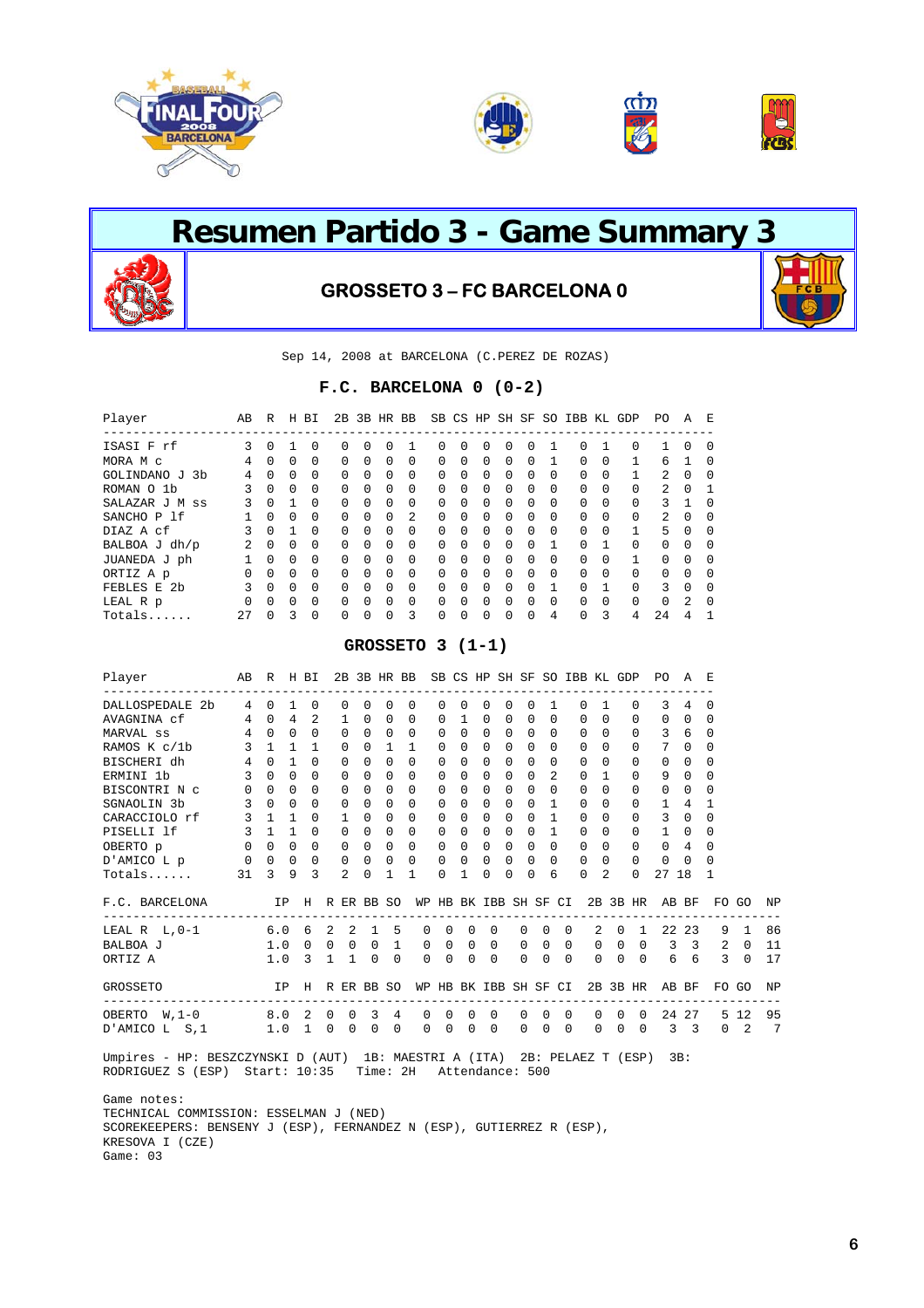





Sep 14, 2008 at Barcelona (Carlos Perez d Rozas)

#### **T&A SAN MARINO 2 (1-1)**

| Player                        | AВ           | R            | Η              | ВI       | 2B           | 3B           | HR           | BB             |              |              | SB CS HP     | SH SF        |              | S0             | IBB          | KL | GDP      | PO.            | A             | E        |
|-------------------------------|--------------|--------------|----------------|----------|--------------|--------------|--------------|----------------|--------------|--------------|--------------|--------------|--------------|----------------|--------------|----|----------|----------------|---------------|----------|
| LA FERA S<br>SS               | 5            |              | 2              | $\Omega$ | $\Omega$     | <sup>0</sup> | 0            | $\Omega$       | <sup>0</sup> |              | O            | 0            | <sup>0</sup> |                | 0            | O  | $\Omega$ | 0              | 2             | $\Omega$ |
| IMPERIALI F<br>2 <sub>b</sub> | 4            | <sup>0</sup> | $\Omega$       | $\Omega$ | $\Omega$     | $\Omega$     | $\Omega$     |                | $\Omega$     | $\Omega$     | $\Omega$     | 0            | 0            | 2              | 0            | 2  | $\Omega$ | 2              |               | $\Omega$ |
| SHELDON D 1b                  | 4            | O            | $\mathfrak{D}$ |          | <sup>0</sup> | $\Omega$     | $\Omega$     |                | <sup>0</sup> | <sup>0</sup> | <sup>0</sup> | <sup>0</sup> | $\Omega$     |                | <sup>0</sup> | O  | $\Omega$ | 6              | 2             | $\Omega$ |
| DE BIASE M dh                 | 4            |              |                | $\Omega$ | <sup>0</sup> | $\Omega$     | $\Omega$     |                | $\Omega$     | $\Omega$     | <sup>0</sup> | $\Omega$     | $\Omega$     | O              | 0            | 0  |          | <sup>0</sup>   | $\Omega$      | $\Omega$ |
| ROVINELLI D 1f                | 3            | O            |                | $\Omega$ | <sup>0</sup> | $\Omega$     | $\Omega$     | $\Omega$       | <sup>0</sup> | <sup>0</sup> | <sup>0</sup> | $\Omega$     | $\Omega$     |                | <sup>0</sup> | O  | $\Omega$ |                | $\Omega$      | $\Omega$ |
| MATTEINI G 1f                 |              | <sup>0</sup> | <sup>0</sup>   | $\Omega$ | <sup>0</sup> | $\Omega$     | $\Omega$     | $\Omega$       | $\Omega$     | $\Omega$     | $\Omega$     | 0            | $\Omega$     | O              | 0            | O  | $\Omega$ |                | $\Omega$      | $\Omega$ |
| SUARDI R rf                   |              | $\Omega$     | $\Omega$       | $\Omega$ | <sup>0</sup> | $\cap$       | $\Omega$     | $\mathfrak{D}$ | $\Omega$     | <sup>0</sup> | <sup>0</sup> | $\Omega$     | $\Omega$     | $\mathfrak{D}$ | $\Omega$     | O  | $\Omega$ | $\mathfrak{D}$ | $\Omega$      | $\Omega$ |
| COLICCHIO D cf                | 3            | O            |                | $\Omega$ | $\Omega$     | O            | <sup>0</sup> |                | 0            | <sup>0</sup> | $\Omega$     | 0            | $\Omega$     | $\Omega$       | $\Omega$     | O  | $\Omega$ |                | $\Omega$      | $\Omega$ |
| ALBANESE S C                  | 4            | U            |                |          | <sup>0</sup> | U            | $\Omega$     | <sup>0</sup>   | <sup>0</sup> | <sup>0</sup> | <sup>0</sup> | $\Omega$     | <sup>n</sup> |                | 0            | O  | $\Omega$ | 7              | $\Omega$      | $\Omega$ |
| BENVENUTI M<br>.3b            | 3            | <sup>0</sup> | <sup>0</sup>   | $\Omega$ | <sup>0</sup> | $\Omega$     | <sup>0</sup> |                | 0            | <sup>0</sup> | 0            | 0            | $\Omega$     | 2              | $\Omega$     |    | $\Omega$ |                |               | $\Omega$ |
| DA SILVA T p                  | <sup>0</sup> | U            | $\Omega$       | $\Omega$ | <sup>0</sup> | U            | $\Omega$     | <sup>0</sup>   | <sup>0</sup> | <sup>0</sup> | <sup>0</sup> | $\Omega$     | $\cap$       | $\Omega$       | <sup>0</sup> | O  | $\Omega$ | ζ              | $\mathcal{R}$ | $\Omega$ |
| MARTIGNONI L p                | $\Omega$     | <sup>0</sup> | <sup>0</sup>   | $\Omega$ | $\Omega$     | $\Omega$     | $\Omega$     | $\Omega$       | 0            | <sup>0</sup> | O            | 0            | U            | $\Omega$       | 0            | 0  | $\Omega$ | <sup>0</sup>   | $\Omega$      | $\Omega$ |
| $Totals$                      | 35           | 2            | 8              | 2        | <sup>0</sup> | U            | $\Omega$     | 7              | <sup>0</sup> |              | $\Omega$     | <sup>0</sup> | U            | 10             | U            | ς  | 1        | 2.4            | 9             | $\Omega$ |

#### **NETTUNO 3 (2-0)**

| Player AB R H BI                                                                                      |  |              |          |                                     |          | 2B 3B HR BB SB CS HP SH SF SO IBB KL GDP PO A E            |          |                             |                     |             |                                 |                 |               |                     |              |                |                                 |                |                                   |                |
|-------------------------------------------------------------------------------------------------------|--|--------------|----------|-------------------------------------|----------|------------------------------------------------------------|----------|-----------------------------|---------------------|-------------|---------------------------------|-----------------|---------------|---------------------|--------------|----------------|---------------------------------|----------------|-----------------------------------|----------------|
| DURAN C A cf 4 0 0 0                                                                                  |  |              | $\Omega$ | $\Omega$                            |          | $0\quad 0$                                                 | $\Omega$ | $\Omega$                    |                     | $0 \quad 0$ | $\Omega$                        | $\overline{1}$  |               | $0\quad 0$          |              | $\overline{0}$ | $\overline{3}$                  | $0\quad1$      |                                   |                |
| UGUETO C.L E ss $3$ 1 1 0                                                                             |  |              |          |                                     |          | 0 0 0 1 0 0 0 0                                            |          |                             |                     |             |                                 |                 | $0 \quad 0$   |                     |              |                | 0 0 0 3 4 2                     |                |                                   |                |
|                                                                                                       |  |              |          | $1 \quad 0$                         |          | $0\quad 1$                                                 | $\Omega$ | $\Omega$                    |                     | $0 \quad 0$ |                                 | $0\quad1$       |               | $\Omega$            | $\Omega$     |                | $0 \t 3 \t 1 \t 0$              |                |                                   |                |
|                                                                                                       |  |              |          | $0 \quad 0$                         |          | $0\quad 1\quad 0$                                          |          |                             | $0 \quad 0 \quad 0$ |             |                                 | $0\quad1$       |               | $\Omega$            | $\mathbf{1}$ | $\Omega$       | $\Omega$                        | $\overline{1}$ | $\Omega$                          |                |
|                                                                                                       |  |              |          |                                     |          | 1 0 0 0 0 0 0 1                                            |          |                             |                     |             |                                 |                 | $0\quad 1$    | $0 \quad 0$         |              | $\Omega$       | 2                               | $\Omega$       | $\Omega$                          |                |
| SCHIAVETTI dh 3 0 0 0                                                                                 |  |              |          | $\begin{matrix} 0 & 0 \end{matrix}$ |          | $0\quad 1\quad 0$                                          |          |                             | $0 \quad 0 \quad 0$ |             |                                 | $0\quad1$       |               | $\Omega$            | $\Omega$     | $\Omega$       | $\Omega$                        | $\Omega$       | $\Omega$                          |                |
|                                                                                                       |  | $\mathbf{1}$ | $\Omega$ | $\Omega$                            | $\Omega$ | $\Omega$                                                   | $\Omega$ | $\Omega$                    |                     | $0 \quad 0$ | $\Omega$                        |                 | $\Omega$      | $\Omega$            | $\Omega$     | $\Omega$       | 10                              | <sup>1</sup>   | $\Omega$                          |                |
| PARISI V c 3 0 1<br>CASTRI'A 1b 3 0 1                                                                 |  | $\Omega$     | $\Omega$ | $\Omega$                            |          | $0\quad 0$                                                 |          | $0\quad 0\quad 0\quad 0$    |                     |             | $\Omega$                        | $\Omega$        |               | $\Omega$            | $\Omega$     | $\overline{0}$ | $\overline{4}$                  | 1              | $\Omega$                          |                |
|                                                                                                       |  |              |          |                                     |          |                                                            |          |                             |                     |             |                                 |                 |               |                     |              |                | $0 \t2 \t0 \t2 \t0$             |                | $\Omega$                          |                |
|                                                                                                       |  |              |          |                                     |          |                                                            |          |                             |                     |             |                                 |                 |               | $0 \quad 0$         |              | 0              | $0\quad 0$                      |                | $\Omega$                          |                |
|                                                                                                       |  |              |          |                                     |          |                                                            |          |                             |                     |             |                                 |                 |               |                     |              |                | 0 0 0 0 1                       |                | $\Omega$                          |                |
|                                                                                                       |  |              |          |                                     |          |                                                            |          |                             |                     |             |                                 |                 |               |                     |              |                | $0\quad 0\quad 0\quad 0\quad 0$ |                | $\Omega$                          |                |
| Totals 28 3 6 3 2 0 0 4                                                                               |  |              |          |                                     |          |                                                            |          | $0 \quad 0 \quad 0 \quad 1$ |                     |             | $\Omega$                        | $7\overline{ }$ |               | $0 \quad 3 \quad 0$ |              |                | $27^{9}$                        |                | 3                                 |                |
| T&A SAN MARINO IP H R ER BB SO WP HB BK IBB SH SF CI 2B 3B HR AB BF FO GO<br>------------------------ |  |              |          |                                     |          |                                                            |          |                             |                     |             |                                 |                 |               |                     |              |                |                                 |                |                                   | NP             |
| DA SILVA T 7.0 5 1 1 2 6                                                                              |  |              |          |                                     |          |                                                            |          |                             |                     |             |                                 |                 | 0 0 0 0 1 0 0 |                     |              |                |                                 |                | 1 0 0 24 27 6 8 88                |                |
| MARTIGNONI L L, 0-1 1.0 1 2 2 2 1 0 0 0                                                               |  |              |          |                                     |          |                                                            |          |                             |                     | $\Omega$    | $\begin{matrix}0&0\end{matrix}$ |                 | $\Omega$      |                     |              |                |                                 |                | 1 0 0 4 6 2 0                     | 34             |
| NETTUNO                                                                                               |  |              |          |                                     |          | IP H R ER BB SO WP HB BK IBB SH SF CI 2B 3B HR AB BF FO GO |          |                             |                     |             |                                 |                 |               |                     |              |                |                                 |                |                                   | N <sub>P</sub> |
| ----------------------<br>6.1 7 2 2 5 7<br>ARIAS V                                                    |  |              |          |                                     |          |                                                            |          |                             |                     |             |                                 |                 |               |                     |              |                |                                 |                | 0 0 0 0 0 0 0 0 0 0 26 31 6 4 120 |                |
| PEZZULLOC W, 1-0 1.2 0 0 0 2 3 0 0 0 0 0 0 0 0 0 0 0 5 7 1 1 21                                       |  |              |          |                                     |          |                                                            |          |                             |                     |             |                                 |                 |               |                     |              |                |                                 |                |                                   |                |
| CARRARA J G S, 2 1.0 1 0 0 0 0                                                                        |  |              |          |                                     |          |                                                            |          |                             |                     |             |                                 |                 |               |                     |              |                |                                 |                | 0 0 0 0 0 0 0 0 0 0 4 4 1 2 8     |                |
| Umpires - HP: BONILLA, S (ESP) 1B: V GRONINGEN (NED) 2B: SUAREZ, C (ESP) 3B:                          |  |              |          |                                     |          |                                                            |          |                             |                     |             |                                 |                 |               |                     |              |                |                                 |                |                                   |                |
| LEONE, P (ITA) Start: 17:30 Time: 2:45 Attendance: 700                                                |  |              |          |                                     |          |                                                            |          |                             |                     |             |                                 |                 |               |                     |              |                |                                 |                |                                   |                |

 Game notes: TECHNICAL COMMISSIONERS:MATEU ,X (ESP) SCOREKEEPERS: GOLS,J (ESP), MARTIN,J (ESP), SALVADOR, E (ESP), FERNANDEZ,N (ESP) Game: 04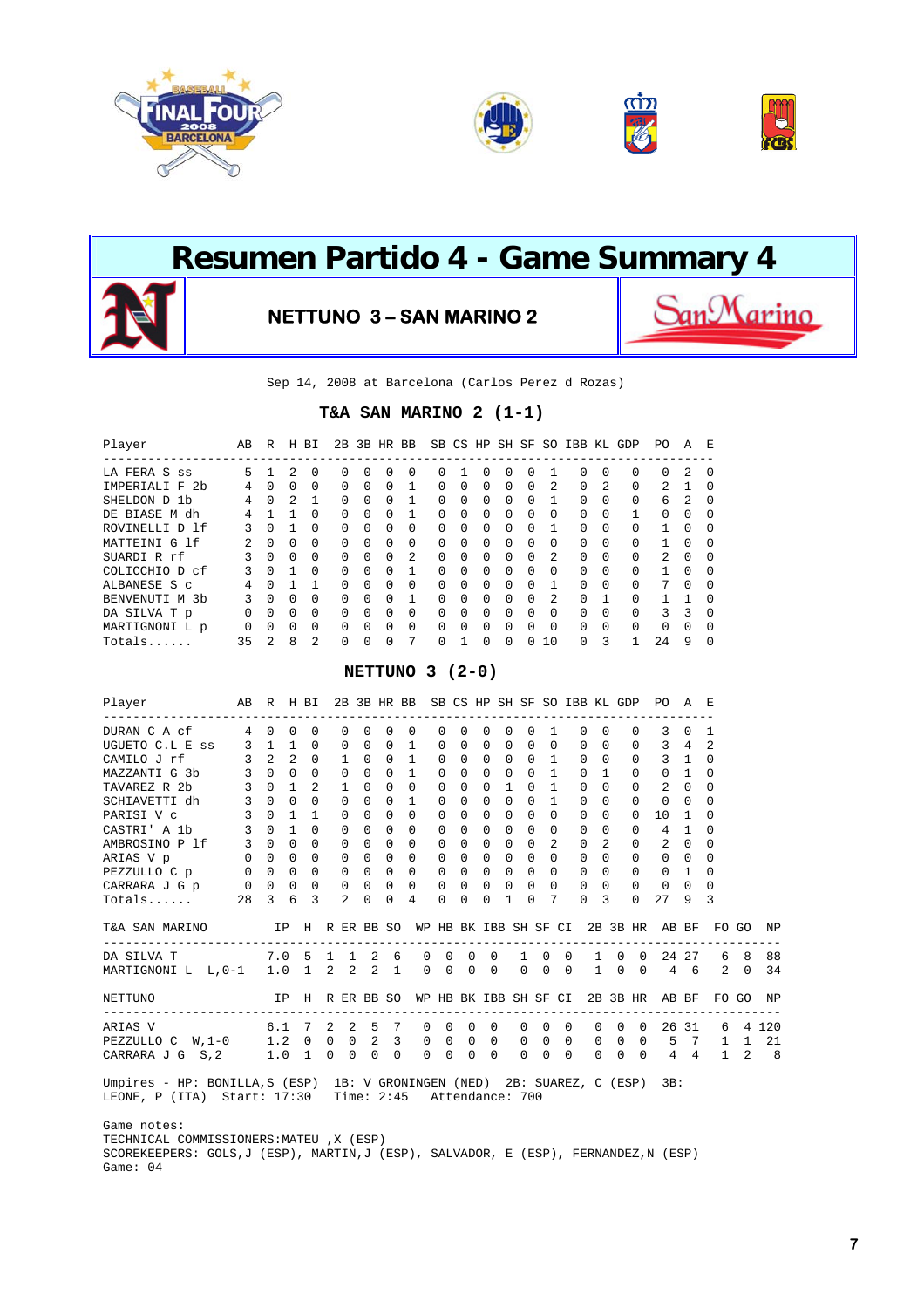



### **Resumen del Torneo – Tournament Summary**

#### Final 4 2008 Leaders Summary as of Sep 14, 2008 (All games)

| TEAM BATTING<br>-------------------------------             | G<br>Avq              | AВ                | R                            | Н            | 2В           | 3В           | HR.            |                | BB<br>-----      | -----                   | SO SB-ATT<br>------- |             | HITS<br>$- - - -$                        |                                  |                |
|-------------------------------------------------------------|-----------------------|-------------------|------------------------------|--------------|--------------|--------------|----------------|----------------|------------------|-------------------------|----------------------|-------------|------------------------------------------|----------------------------------|----------------|
| $NETTUNO$                                                   | 2 .267                | 60                | 7                            | 16           | 4            | $\mathbf 0$  | 0              |                | 14               | 11                      | $0 - 0$              |             | AVAGNINA Lorenzo GRO                     | 6                                |                |
| $GROSSETO$                                                  | 2 .246                | 65                | 6                            | 16           | 2            | $\circ$      | $\mathbf{1}$   |                | 5                | 13                      | $2 - 3$              |             | ROVINELLI Dean RSM                       | 4                                |                |
| T&A SAN MARINO                                              | 2 .212                | 66                | 4                            | 14           | 1            | $\Omega$     | $\Omega$       |                | 10               | 21                      | $0 - 1$              |             | 4 tied with 3 hit(s)                     |                                  |                |
| $F.C.$ BARCELONA                                            | 2 .155                | 58                | $\mathbf{1}$                 | 9            | $\mathbf{1}$ | $\Omega$     | $\Omega$       |                | 3                | 11                      | $0 - 1$              |             |                                          |                                  |                |
| Totals                                                      | 4.221                 | 249               | 18                           | 55           | 8            | $\Omega$     | $\mathbf{1}$   |                | 32               | 56                      | $2 - 5$              |             | RUNS SCORED                              |                                  |                |
|                                                             |                       |                   |                              |              |              |              |                |                |                  |                         |                      |             | -----------                              |                                  |                |
| TEAM PITCHING<br>G<br>--------------------------------      | ERA                   | W<br>-----        | L Sv<br>$- - - - - - - -$    |              | ΙP           | Н<br>$- - -$ | R<br>------    |                | ER.<br>$- - - -$ |                         | BB<br>$- - - -$      | SO.<br>---- | CAMILO Juan NET<br>UGUETO C. Luis E. NET | $\mathfrak{D}$<br>$\mathfrak{D}$ |                |
| $NETTUNO$                                                   | 2, 2.00               | 2                 | 0<br>2                       |              | 18.0         | 15           | 5              |                | 4                |                         | 11                   | 17          | 14 tied with 1 run(s) scored             |                                  |                |
| GROSSETO                                                    | 2, 2.00               | $\mathbf{1}$      | $\mathbf{1}$<br>$\mathbf{1}$ |              | 18.0         | 13           |                | 4              | 4                |                         | 13                   | 8           |                                          |                                  |                |
| T&A SAN MARINO                                              | 2, 2.12               | 1                 | $\mathbf{1}$<br>1            |              | 17.0         | 12           |                | 4              | 4                |                         | $\overline{4}$       | 14          | RUNS BATTED IN                           |                                  |                |
| $F.C.$ BARCELONA                                            | 2, 2.65               | 0                 | 2<br>$\Omega$                |              | 17.0         | 15           | 5              |                | 5                |                         | $\overline{4}$       | 17          | --------------                           |                                  |                |
|                                                             | 4, 2.19               | 4                 | 4<br>4                       |              | 70.0         | 55           | 18             |                | 17               |                         | 32                   | 56          | TAVAREZ Ramon NET                        | 4                                |                |
|                                                             |                       |                   |                              |              |              |              |                |                |                  |                         |                      |             | AVAGNINA Lorenzo GRO                     | $\mathfrak{D}$                   |                |
| TEAM FIELDING<br>G                                          | PO.                   | $\mathbb{A}$      | E                            |              | Pct          | <b>DP</b>    |                |                | PB SBA-ATT       |                         |                      |             | CASTRI' Andrea NET                       | $\mathfrak{D}$                   |                |
| --------------------------                                  |                       |                   |                              |              |              |              |                |                | ------           |                         |                      |             | BISCHERI Luca GRO                        | $\mathfrak{D}$                   |                |
| 2<br>T&A SAN MARINO                                         | 51                    | 17                | $^{\circ}$                   | 1.000        |              | $\mathbf{1}$ | 0              |                | $0 - 1$          |                         |                      |             | 8 tied with 1 RBI(s)                     |                                  |                |
| GROSSETO                                                    | 2<br>54               | 32                | 2                            |              | .977         | 6            | $\Omega$       |                | $0 - 0$          |                         |                      |             |                                          |                                  |                |
| $F.C.$ BARCELONA                                            | $\overline{a}$<br>51  | $12 \overline{ }$ | 2                            |              | .969         | 1            |                | $\mathbf{1}$   | $0 - 1$          |                         |                      |             | <b>DOUBLES</b>                           |                                  |                |
| $\mathfrak{D}$<br>$NETTUNO.\dots\dots\dots\dots\dots$       | 54                    | 23                | 5                            |              | .939         | 3            |                | $\Omega$       | $2 - 3$          |                         |                      |             | $- - - - - - -$                          |                                  |                |
| Totals                                                      | 210<br>$\overline{4}$ | 84                | 9                            |              | .970         | 11           |                | $\mathbf{1}$   | $2 - 5$          |                         |                      |             | TAVAREZ Ramon NET                        | 2                                |                |
|                                                             |                       |                   |                              |              |              |              |                |                |                  |                         |                      |             | 6 tied with 1 double(s)                  |                                  |                |
| INDIVIDUAL BATTING                                          |                       |                   |                              |              |              |              |                |                |                  |                         |                      |             |                                          |                                  |                |
| Min 5 plate appearances<br>-------------------------------- | G                     |                   | Avq AB                       | R<br>----    |              | H RBI        | 2В             |                | 3B               | HR                      | BB<br>$-$            |             | TRIPLES<br>$- - - - - - -$               |                                  |                |
| AVAGNINA Lorenzo GRO                                        |                       | 2 .750            | 8                            | $\mathbf{1}$ | 6            | 2            | 1              |                | $\Omega$         | $\Omega$                | $\Omega$             |             |                                          |                                  |                |
| ROVINELLI Dean RSM                                          |                       | 2 .571            | 7                            | $\mathbf{1}$ | 4            | $\mathbf{1}$ | $\Omega$       |                | $\Omega$         | $\Omega$                | $\Omega$             |             | HOME RUNS                                |                                  |                |
|                                                             | 2                     | .429              | 7                            | $\mathbf{1}$ | 3            | 4            | 2              |                | $\Omega$         | $\Omega$                | $\mathbf{1}$         |             | ---------                                |                                  |                |
| TAVAREZ Ramon NET                                           |                       |                   |                              |              |              |              |                |                |                  |                         |                      |             |                                          |                                  |                |
| GOLINDANO Jesus BCN                                         |                       | 2 .429            | 7                            | 0            | 3            | $\mathbf{0}$ | $\mathbf{1}$   |                | 0                | $\circ$                 | $\circ$              |             | RAMOS Kelly G. GRO                       | 1                                |                |
| CASTRI' Andrea NET                                          |                       | 2.429             | 7                            | $\circ$      | 3            | 2            | $\mathbf{1}$   |                | $\Omega$         | $\Omega$                | $\mathbf{1}$         |             |                                          |                                  |                |
| PARISI Vincent NET                                          |                       | 2.400             | 5                            | $\Omega$     | 2            | 1            | $\Omega$       |                | $\Omega$         | $\Omega$                | $\mathbf{1}$         |             | TOTAL BASES                              |                                  |                |
| CAMILO Juan NET                                             |                       | 2 .400            | 5                            | 2            | 2            | $\Omega$     | $\mathbf{1}$   |                | $\Omega$         | $\Omega$                | 4                    |             | -----------                              |                                  |                |
| UGUETO C. Luis E. NET                                       |                       | 2 .400            | 5                            | 2            | 2            | $\Omega$     | $\Omega$       |                | $\Omega$         | $\Omega$                | $\overline{4}$       |             | AVAGNINA Lorenzo GRO                     | 7                                |                |
| SCHIAVETTI Igor NET                                         |                       | 2 .375            | 8                            | 1            | 3            | 0            | 0              |                | 0                | $\mathbf 0$             | $\mathbf{1}$         |             | TAVAREZ Ramon NET                        | 5                                |                |
| ALBANESE Simone RSM                                         |                       | 2 .333            | 6                            | 0            | 2            | 1            | $\Omega$       |                | 0                | $\Omega$                | $\Omega$             |             | 4 tied with 4 total base(s)              |                                  |                |
| SALAZAR Juan Manuel BCN                                     |                       | 2.286             | 7                            | $\Omega$     | 2            | $\Omega$     | $\Omega$       |                | $\Omega$         | $\Omega$                | $\Omega$             |             |                                          |                                  |                |
| SHELDON David RSM                                           |                       | 2 .286            | 7                            | $\mathbf{1}$ | 2            | $\mathbf{1}$ | $\circ$        |                | $\Omega$         | $\Omega$                | 2                    |             | STOLEN BASES                             | SB-ATT                           |                |
|                                                             |                       |                   |                              |              |              |              | $\Omega$       |                | $\Omega$         | $\Omega$                | $\Omega$             |             | -----------------------------------      |                                  |                |
| BISCHERI Luca GRO                                           |                       | 2 .250            | 8                            | 0            | 2            | 2            |                |                |                  |                         |                      |             |                                          |                                  |                |
| DE BIASE Maximiliano RSM                                    |                       | 2, 250            | 8                            | 1            | 2            | 0            | $\Omega$       |                | $\Omega$         | $\Omega$                | $\mathbf{1}$         |             | NUNEZ Jorge Marte GRO                    | $2 - 2$                          |                |
| NUNEZ Jorge Marte GRO                                       |                       | 1 .250            | 4                            | $\mathbf{1}$ | $\mathbf{1}$ | $\Omega$     | $\Omega$       |                | $\Omega$         | $\Omega$                | $\mathbf{1}$         |             | STRIKEOUTS                               | <b>TP</b>                        | SC             |
| INDIVIDUAL PITCHING                                         |                       |                   |                              |              |              |              |                |                |                  |                         |                      |             | ______________________________________   |                                  |                |
| Minimum 2 IP                                                | App                   |                   | ERA W-L                      | Sv           | ΙP           | Η            |                |                | R ER BB          | SO.                     |                      |             | BAEZ Homer BCN                           | 9.0                              | 11             |
| --------------------------------------                      |                       |                   | $- - - -$                    |              | $- - -$      | $- - -$      | ---------      |                | $- - -$<br>3     | 4                       |                      |             | ARIAS Victor NET                         | 6.1                              | $\overline{7}$ |
| OBERTO O. Junior GRO                                        |                       | 1 0.00            | $1 - 0$                      | 0            | 8.0          | 2            | 0              | 0              |                  |                         |                      |             | DA SILVA Tiago F. RSM                    | 7.0                              | 6              |
| D'AMICO Leonardo S. GRO                                     |                       | 20.00             | $0 - 0$                      | $\mathbf{1}$ | 3.2          | 2            | $\mathbf{0}$   | $^{\circ}$     | 4                | 1                       |                      |             | ESTRADA Horacio J RSM                    | 7.0                              | 6              |
| PEZZULLO Carlos NET                                         |                       | 20.00             | $1 - 0$                      | 0            | 2.2          | 2            | $^{\circ}$     | 0              | 2                | 4                       |                      |             | LEAL Remigio BCN                         | 6.0                              | 5              |
| LOONEY Brian J. RSM 1 0.00                                  |                       |                   | $0 - 0$                      | 1            | 2.0          | 3            | $\mathbf{0}$   | $\Omega$       | $\Omega$         | $\mathbf{1}$            |                      |             |                                          |                                  |                |
| DA SILVA Tiago F. RSM                                       |                       | $1 \quad 1.29$    | $0 - 0$                      | $\mathbf 0$  | 7.0          | 5            | $\mathbf{1}$   | $\mathbf{1}$   | $\overline{a}$   | 6                       |                      |             |                                          |                                  |                |
| ESTRADA Horacio J RSM 1 1.29                                |                       |                   | $1 - 0$                      | 0            | 7.0          | 3            | 1              | $\mathbf{1}$   | $\mathbf 0$      | 6                       |                      |             |                                          |                                  |                |
| BAEZ Homer BCN 1 2.00                                       |                       |                   | $0 - 1$                      | 0            | 9.0          | 6            | $\overline{2}$ | 2              |                  | 3 11                    |                      |             |                                          |                                  |                |
| ARIAS Victor NET 1 2.84                                     |                       |                   | $0 - 0$                      | 0            | 6.1          |              | $7\quad 2$     | $\overline{a}$ | 5                | 7                       |                      |             |                                          |                                  |                |
| RICHETTI Carlos NET 1 3.00                                  |                       |                   | $1 - 0$                      | 0            | 6.0          | 3            | $\overline{3}$ | $\overline{a}$ | 3                | 4                       |                      |             |                                          |                                  |                |
|                                                             |                       |                   |                              |              |              |              | 2              | 2              | $\mathbf{1}$     | 5                       |                      |             |                                          |                                  |                |
| LEAL Remigio BCN                                            |                       | 1 3.00            | $0 - 1$                      | 0            | 6.0          | 6            |                | $\overline{4}$ |                  | $\overline{\mathbf{a}}$ |                      |             |                                          |                                  |                |
| COOPER Christopher D GRO                                    |                       | 1, 7.20           | $0 - 1$                      | $\Omega$     | 5.0          | 8            | 4              |                | $\overline{a}$   |                         |                      |             |                                          |                                  |                |

| $- - - -$<br>AVAGNINA Lorenzo GRO<br>- 6<br>ROVINELLI Dean RSM<br>$\overline{4}$<br>4 tied with 3 hit(s)<br>RUNS SCORED<br>-----------<br>CAMILO Juan NET<br>2<br>UGUETO C. Luis E. NET<br>$\overline{\mathbf{c}}$<br>14 tied with 1 run(s) scored<br>RUNS BATTED IN<br>--------------<br>TAVAREZ Ramon NET<br>$\overline{4}$<br>AVAGNINA Lorenzo GRO<br>$\overline{a}$<br>CASTRI' Andrea NET<br>2<br>BISCHERI Luca GRO<br>$\overline{2}$<br>8 tied with 1 RBI(s)<br><b>DOUBLES</b><br>$\cdots\cdots\cdots\cdots$<br>TAVAREZ Ramon NET<br>-2<br>6 tied with 1 double(s)<br>TRIPLES<br>-------<br>HOME RUNS<br>---------<br>RAMOS Kelly G. GRO 1<br>TOTAL BASES<br>-----------<br>AVAGNINA Lorenzo GRO<br>7<br>5<br>TAVAREZ Ramon NET<br>4 tied with 4 total base(s)<br>STOLEN BASES<br>$SB-ATT$<br>----------------------------------<br>NUNEZ Jorge Marte GRO 2-2 | HITS |  |
|--------------------------------------------------------------------------------------------------------------------------------------------------------------------------------------------------------------------------------------------------------------------------------------------------------------------------------------------------------------------------------------------------------------------------------------------------------------------------------------------------------------------------------------------------------------------------------------------------------------------------------------------------------------------------------------------------------------------------------------------------------------------------------------------------------------------------------------------------------------------|------|--|
|                                                                                                                                                                                                                                                                                                                                                                                                                                                                                                                                                                                                                                                                                                                                                                                                                                                                    |      |  |
|                                                                                                                                                                                                                                                                                                                                                                                                                                                                                                                                                                                                                                                                                                                                                                                                                                                                    |      |  |
|                                                                                                                                                                                                                                                                                                                                                                                                                                                                                                                                                                                                                                                                                                                                                                                                                                                                    |      |  |
|                                                                                                                                                                                                                                                                                                                                                                                                                                                                                                                                                                                                                                                                                                                                                                                                                                                                    |      |  |
|                                                                                                                                                                                                                                                                                                                                                                                                                                                                                                                                                                                                                                                                                                                                                                                                                                                                    |      |  |
|                                                                                                                                                                                                                                                                                                                                                                                                                                                                                                                                                                                                                                                                                                                                                                                                                                                                    |      |  |
|                                                                                                                                                                                                                                                                                                                                                                                                                                                                                                                                                                                                                                                                                                                                                                                                                                                                    |      |  |
|                                                                                                                                                                                                                                                                                                                                                                                                                                                                                                                                                                                                                                                                                                                                                                                                                                                                    |      |  |
|                                                                                                                                                                                                                                                                                                                                                                                                                                                                                                                                                                                                                                                                                                                                                                                                                                                                    |      |  |
|                                                                                                                                                                                                                                                                                                                                                                                                                                                                                                                                                                                                                                                                                                                                                                                                                                                                    |      |  |
|                                                                                                                                                                                                                                                                                                                                                                                                                                                                                                                                                                                                                                                                                                                                                                                                                                                                    |      |  |
|                                                                                                                                                                                                                                                                                                                                                                                                                                                                                                                                                                                                                                                                                                                                                                                                                                                                    |      |  |
|                                                                                                                                                                                                                                                                                                                                                                                                                                                                                                                                                                                                                                                                                                                                                                                                                                                                    |      |  |
|                                                                                                                                                                                                                                                                                                                                                                                                                                                                                                                                                                                                                                                                                                                                                                                                                                                                    |      |  |
|                                                                                                                                                                                                                                                                                                                                                                                                                                                                                                                                                                                                                                                                                                                                                                                                                                                                    |      |  |
| IP 1<br><b>STRIKEOUTS</b>                                                                                                                                                                                                                                                                                                                                                                                                                                                                                                                                                                                                                                                                                                                                                                                                                                          |      |  |
| ----------------------------------<br>9.0<br>BAEZ Homer BCN<br>ARIAS Victor NET<br>6.1<br>DA SILVA Tiago F. RSM<br>7.0<br>7.0<br>ESTRADA Horacio J RSM<br>LEAL Remigio BCN<br>6.0                                                                                                                                                                                                                                                                                                                                                                                                                                                                                                                                                                                                                                                                                  |      |  |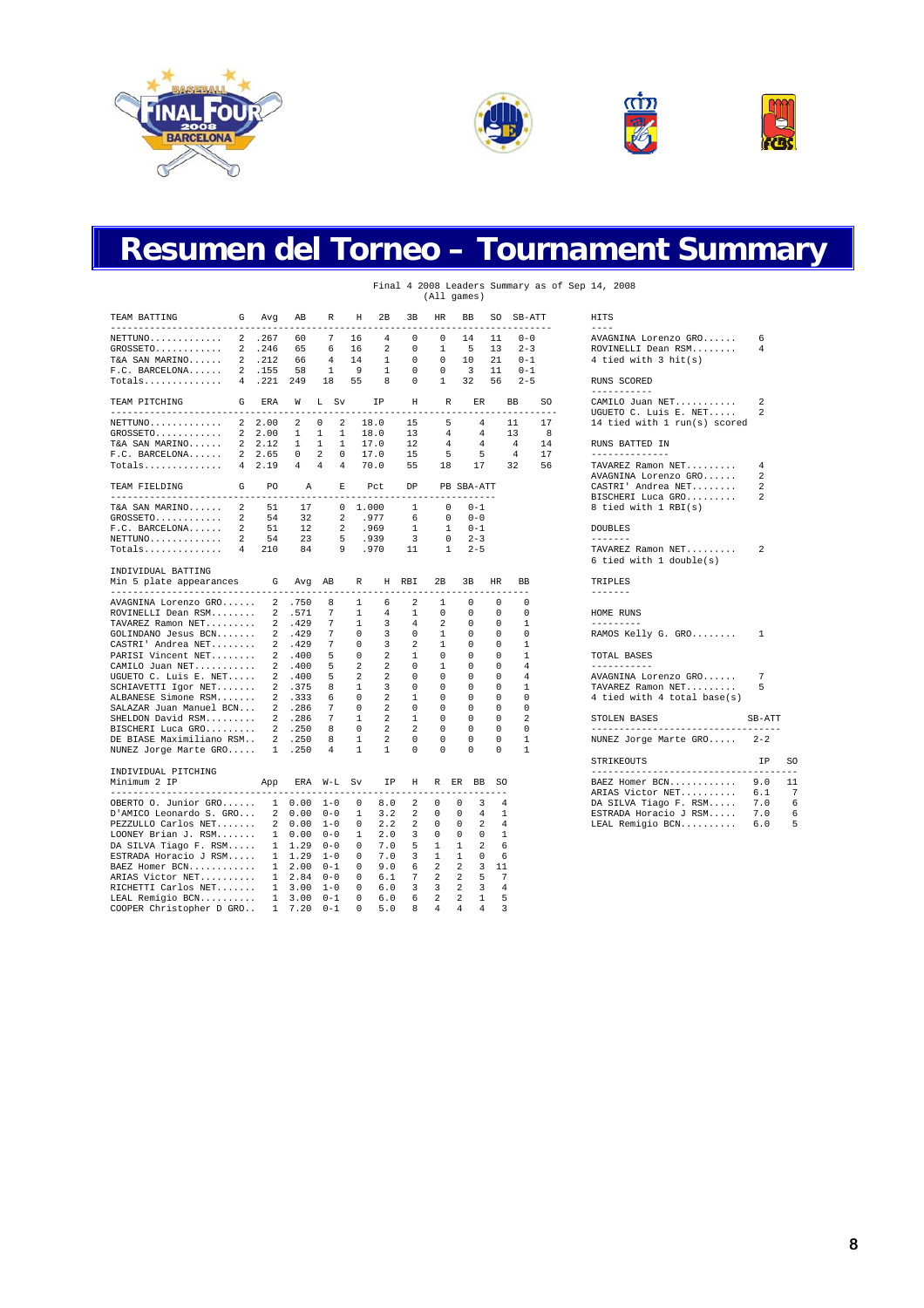



### **Estadísticas totales de equipo – Total Team Stats**



### BBC Montepaschi Grosseto **GRO**

|  |  | Overall Statistics for GROSSETO (as of Sep 14, 2008) |  |  |  |  |  |  |  |  |
|--|--|------------------------------------------------------|--|--|--|--|--|--|--|--|
|--|--|------------------------------------------------------|--|--|--|--|--|--|--|--|

Record: 1-1 Home: 1-1 Away: 0-0 Final 4 2008: 1-1

| Player                                                                                         | AVG   | GP-GS   | AВ | R  | н          | 2в       | 3В           | HR RBI |              | TВ           | SLG <sup>8</sup> | BB | HBP        | SO GDP     |          | OB%   | SF       | SН       | <b>SB-ATT</b> | PO. | А          | Е             | FLD%   |
|------------------------------------------------------------------------------------------------|-------|---------|----|----|------------|----------|--------------|--------|--------------|--------------|------------------|----|------------|------------|----------|-------|----------|----------|---------------|-----|------------|---------------|--------|
| 22 AVAGNINA Lorenzo.                                                                           | .750  | $2 - 2$ | 8  |    | 6          |          |              |        | 2            |              | .875             |    | 0          |            | 0        | .750  | 0        | $\Omega$ | $0 - 1$       |     | 0          |               | 01.000 |
| 2 DE SANTIS Andrea.                                                                            | .500  | $1 - 1$ |    |    |            | 0        | 0            |        |              |              | .500             |    |            |            |          | .500  | 0        | $\Omega$ | $0 - 0$       | 2.  | 0          |               | 01.000 |
| 1 PISELLI Dario                                                                                | . 333 | $1 - 1$ |    |    |            | 0        | $\Omega$     | 0      | n            |              | .333             |    |            |            |          | . 333 | 0        | n        | $0 - 0$       |     | 0          |               | 01.000 |
| 9 BISCHERI Luca                                                                                | . 250 | $2 - 2$ | 8  |    |            | $\Omega$ | $\Omega$     | 0      |              |              | .250             |    |            |            |          | .250  | 0        | n        | $0 - 0$       | 7   | O          |               | 01.000 |
| 27 NUNEZ Jorge Marte                                                                           | .250  | $1 - 1$ | 4  |    |            | U        | <sup>n</sup> |        |              |              | .250             |    |            |            |          | .400  | 0        | $\Omega$ | $2 - 2$       | 4   |            |               | 1.857  |
| 30 RAMOS Kelly G                                                                               | . 250 | $2 - 2$ |    |    |            | 0        | 0            |        |              |              | 4 1.000          |    |            |            | 0        | .625  | 0        | n        | $0 - 0$       | 14  |            |               | 01.000 |
| 12 CARACCIOLO Antony                                                                           | .200  | $2 - 1$ |    |    |            |          |              |        |              |              | .400             |    |            |            |          | .200  | 0        | n        | $0 - 0$       | 3   |            |               | 01.000 |
| 13 MARVAL Raul A                                                                               | .125  | $2 - 2$ |    |    |            |          |              | 0      |              |              | .125             |    |            |            |          | .125  | 0        | n        | $0 - 0$       | 5.  | 12         |               | 01.000 |
| 3 DALLOSPEDALE Davi                                                                            | .111  | $2 - 2$ | 9  |    |            | n        |              |        |              |              | . 111            |    |            |            |          | 111   | 0        | 0        | $0 - 0$       | 6.  |            |               | 01.000 |
| 34 SGNAOLIN Andrea.                                                                            | .000  | $2 - 2$ |    | U  | $\Omega$   | 0        | $\Omega$     | n      |              | <sup>n</sup> | .000             |    |            |            |          | .000  | $\Omega$ | $\Omega$ | $0 - 0$       | 2.  |            |               | .900   |
| 7 ERMINI Gabriele                                                                              | .000  | $2 - 2$ | 5. |    | $\Omega$   | n        | $\Omega$     | n      | <sup>n</sup> | $\Omega$     | .000             |    |            | ર          | $\Omega$ | .000  | $\Omega$ | n        | $0 - 0$       | 9   | $\Omega$   |               | 01.000 |
| 42 BISCONTRI Niccolo                                                                           | .000  | $1 - 0$ | 0  | 0  | $^{\circ}$ | 0        | $\Omega$     | 0      | 0            | $^{\circ}$   | .000             | 0  | $^{\circ}$ | $^{\circ}$ | 0        | .000  | $\Omega$ | 0        | $0 - 0$       | 0   | $^{\circ}$ | 0             | .000   |
|                                                                                                |       |         |    |    |            |          |              |        |              |              |                  |    |            |            |          |       |          |          |               |     |            |               |        |
| Totals                                                                                         | .246  | $2 - 2$ | 65 | б. | 16         |          |              |        | б.           | 2.1          | .323             | 5. | $\Omega$   | 13         |          | .300  | $\Omega$ | $\Omega$ | $2 - 3$       | 54  | 32         | $\mathcal{L}$ | .977   |
| Opponents                                                                                      | .220  | $2 - 2$ | 59 | 4  | 13         |          |              | 0      | 4            | 15           | .254             | 13 | 0          | 8          | 5        | .361  | 0        | 2        | $0 - 0$       | 51  | 18         | 3             | .958   |
| LOB - Team (13), Opp (16). DPs turned - Team (6), Opp (2). Picked off - RAMOS K 1, BISCHERI 1. |       |         |    |    |            |          |              |        |              |              |                  |    |            |            |          |       |          |          |               |     |            |               |        |

|                           |            |         |     |          |          | (All games Sorted by Earned run avg) |            |      |                |            |          |         |    |                      |          |            |    |          |            |          |          |                  |     |
|---------------------------|------------|---------|-----|----------|----------|--------------------------------------|------------|------|----------------|------------|----------|---------|----|----------------------|----------|------------|----|----------|------------|----------|----------|------------------|-----|
| Player                    | <b>ERA</b> | W-L     | APP | GS       |          | CG SHO/CBO SV                        |            | IP.  | н              | R          | ER       | ВB      | so | 2B                   | 3B       | HR         |    | AB B/Avq |            | WP HBP   | вĸ       | SFA SHA          |     |
| 38 OBERTO O. Junior.      | 0.00       | $1 - 0$ |     |          |          | 0/1                                  | $\Omega$   | 8.0  |                | 0          | $^{(1)}$ |         | 4  | $\left( \right)$     | $\cup$   | $\Omega$   | 24 | .083     | $\Omega$   | $^{(1)}$ |          | $\left( \right)$ |     |
| 68 D'AMICO Leonardo.      | 0.00       | $0 - 0$ | 2   | $\Omega$ | $\Omega$ | 0/1                                  |            | 3.2  | $\mathfrak{D}$ | $^{\circ}$ | $\Omega$ | 4       |    |                      |          | 0          | 12 | .167     |            |          |          | $\Omega$         |     |
| 8 FERRARI Anthony M 0.00  |            | $0 - 0$ |     | 0        | $\Omega$ | 0/0                                  | $^{\circ}$ | 1.1  |                | 0          | 0        | 2       | 0  | 0                    | $\Omega$ | 0          | 4  | .250     | $^{\circ}$ | 0        | $\Omega$ | 0                |     |
| 39 COOPER Christophe 7.20 |            | $0 - 1$ |     |          |          | 0/0                                  |            | 5.0  |                |            |          |         |    |                      |          |            | 19 | .421     |            |          |          | $\cap$           |     |
| Totals                    | 2.00       | $1 - 1$ | 2   |          |          | 1/1                                  |            | 18.0 | 13             | 4          | 4        | $\pm 3$ | 8  | $\mathbf{2}^{\circ}$ | $\cap$   | $^{\circ}$ | 59 | .220     |            |          |          | $\cap$           | - 2 |
| Opponents                 | 2.65       | $1 - 1$ |     |          |          | 0/0                                  |            | . 0  | 16             | 6.         |          | ь.      |    |                      |          |            | 65 | .246     | $\Omega$   |          |          | <sup>n</sup>     |     |

Pickoffs - Team (0), Opp (2).

|     | Player               | C        | PO             | A              | Е            | FLD%  | $_{\rm DPS}$            |                | SBA CSB      | $SBA\$  | PB       | CI       |
|-----|----------------------|----------|----------------|----------------|--------------|-------|-------------------------|----------------|--------------|---------|----------|----------|
|     | 13 MARVAL Raul A     | 17       | 5              | 12             | $\Omega$     | 1,000 | 4                       | $\Omega$       | $\Omega$     | $- - -$ | $\Omega$ | $\Omega$ |
|     | 30 RAMOS Kelly G     | 15       | 14             | 1              | $\Omega$     | 1,000 | 3                       | $\Omega$       | $\Omega$     | $- - -$ | $\Omega$ | $\Omega$ |
|     | 3 DALLOSPEDALE Davi  | 10       | 6              | 4              | 0            | 1,000 | 3                       | $\Omega$       | $\Omega$     | $- - -$ | $\Omega$ | $\Omega$ |
|     | 7 ERMINI Gabriele    | 9        | 9              | $\Omega$       | <sup>n</sup> | 1,000 | $\mathfrak{D}$          |                | $\Omega$     | $- - -$ | $\Omega$ | $\Omega$ |
|     | 9 BISCHERI Luca      | 7        | 7              | $\Omega$       | 0            | 1,000 | 1                       | $\Omega$       | $\Omega$     | $- - -$ | $\Omega$ | $\Omega$ |
|     | 38 OBERTO O. Junior. | 4        | 0              | 4              | 0            | 1,000 | 1                       | $\Omega$       | $\Omega$     | $- - -$ | $\Omega$ | $\Omega$ |
|     | 12 CARACCIOLO Antony | 3        | 3              | 0              | 0            | 1,000 | 0                       | $\Omega$       | $\Omega$     | $- - -$ | $\Omega$ | $\Omega$ |
|     | 2 DE SANTIS Andrea.  | 2        | $\mathfrak{D}$ | 0              | <sup>n</sup> | 1,000 | 0                       | $\Omega$       | $\Omega$     | $- - -$ | $\Omega$ | $\Omega$ |
|     | 1 PISELLI Dario      | 1        | $\mathbf{1}$   | 0              | $\Omega$     | 1,000 | 0                       | $\Omega$       | $\Omega$     | $- - -$ | $\Omega$ | $\Omega$ |
| 2.2 | AVAGNINA Lorenzo.    | 1        | 1              | $\Omega$       | 0            | 1,000 | 0                       | $\Omega$       | $\Omega$     | $- - -$ | $\Omega$ | $\Omega$ |
|     | 39 COOPER Christophe | 1        | 0              |                | 0            | 1,000 | 0                       | $\Omega$       | $\Omega$     | $- - -$ | $\Omega$ | $\Omega$ |
| 8   | FERRARI Anthony M    | 1        | 0              | 1              | <sup>n</sup> | 1,000 |                         | $\Omega$       | $\Omega$     | $- - -$ | $\Omega$ | $\Omega$ |
| 34  | SGNAOLIN Andrea      | 10       | $\mathfrak{D}$ | 7              | 1            | .900  | 3                       | $\Omega$       | $\Omega$     | $- - -$ | $\Omega$ | $\Omega$ |
|     | 27 NUNEZ Jorge Marte | 7        | 4              | $\mathfrak{D}$ | 1            | .857  |                         | $\Omega$       | $\Omega$     | $- - -$ | $\Omega$ | $\Omega$ |
|     | 42 BISCONTRI Niccolo | $\Omega$ | 0              | <sup>n</sup>   | $\cap$       | .000  | <sup>n</sup>            | $\Omega$       | $\Omega$     | $- - -$ | 0        | $\Omega$ |
|     | 68 D'AMICO Leonardo. | 0        | 0              | 0              | $\Omega$     | .000  | 0                       | $\Omega$       | $\Omega$     | $- - -$ | 0        | 0        |
|     | $Totals$             | 88       | 54             | 32             | 2            | .977  | 6                       | $\Omega$       | 0            | $- - -$ | $\Omega$ | $\Omega$ |
|     | Opponents            | 72       | 51             | 18             | 3            | .958  | $\overline{\mathbf{c}}$ | $\mathfrak{D}$ | $\mathbf{1}$ | .667    | 0        | 0        |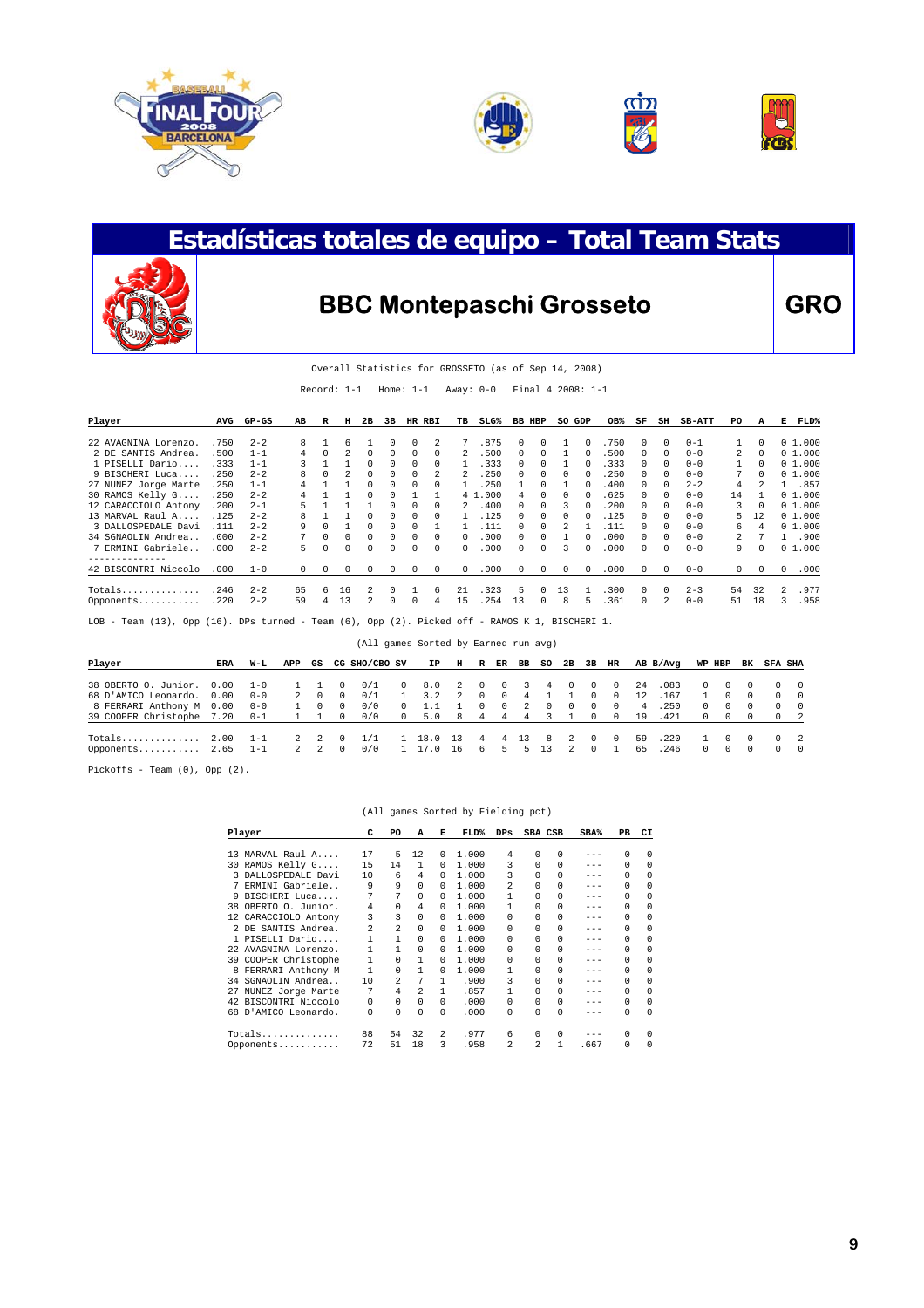





# **Estadísticas totales de equipo – Total Team Stats FC Barcelona FCB**

#### (All games Sorted by Batting avg)

Record: 0-2 Home: 0-1 Away: 0-1 Final 4 2008: 0-2

| Player               | AVG  | $GP-GS$ | AВ | R        | н        | 2B       | зв           | HR RBI   |          | TВ       | $SLG\%$ | BB HBP       |            | SO GDP       |              | OB%  | SF           | SH       | <b>SB-ATT</b> | PO           | А          | Е              | FLD%      |
|----------------------|------|---------|----|----------|----------|----------|--------------|----------|----------|----------|---------|--------------|------------|--------------|--------------|------|--------------|----------|---------------|--------------|------------|----------------|-----------|
|                      |      | $2 - 1$ | 2  |          |          |          |              |          |          |          |         | $\mathbf{2}$ |            | 0            |              |      | 0            |          | $0 - 0$       | $\mathbf{2}$ |            |                | 01.000    |
| $19$ SANCHO Pau      | .500 |         |    | $\Omega$ |          |          |              | 0        | 0        |          | .500    |              | $\Omega$   |              | $\Omega$     | 750  |              | $\Omega$ |               |              | $\Omega$   |                |           |
| 25 GOLINDANO Jesus   | .429 | $2 - 2$ |    |          |          |          |              | $\Omega$ | 0        | 4        | 571     | U.           |            | <sup>n</sup> |              | 500  |              |          | $0 - 0$       | 3.           | ς          | 0 <sub>1</sub> | 1.000     |
| 13 SALAZAR Juan Manu | .286 | $2 - 2$ |    |          |          |          |              |          | 0        |          | 286     |              |            |              |              | 286  |              |          | $0 - 0$       | 3            |            |                | .857      |
| 77 ROMAN Oscar       | .143 | $2 - 2$ |    | $\Omega$ |          |          |              |          |          |          | .143    | U            | $^{\circ}$ |              | $\mathbf{0}$ | 143  |              |          | $0 - 1$       |              | $^{\circ}$ |                | .875      |
| 21 DIAZ Albert.      | .143 | $2 - 2$ |    |          |          |          |              |          |          |          | 143     | U            | $\Omega$   |              |              | 143  |              |          | $0 - 0$       |              |            |                | 01.000    |
| 18 ISASI Felix.      | .143 | $2 - 2$ |    |          |          |          |              |          |          |          | 143     |              | $\Omega$   |              |              | 250  |              |          | $0 - 0$       | 3.           |            |                | 01.000    |
| 7 MORA Miquel        | .000 | $2 - 2$ |    |          |          | $\Omega$ |              | $\Omega$ | 0        | 0        | .000    |              |            |              |              | 125  |              |          | $0 - 0$       | 19           |            |                | 01.000    |
| 8 FEBLES Emmanuel    | .000 | $2 - 2$ | 7  | $\Omega$ | $\Omega$ | $\Omega$ | <sup>n</sup> | $\Omega$ | $\Omega$ | $\Omega$ | 000     | <sup>n</sup> |            |              |              | .000 | $\Omega$     |          | $0 - 0$       | 7            | 2          |                | 0, 1, 000 |
| 22 BALBOA Jorge      | .000 | $2 - 2$ | 4  |          |          |          |              | 0        | $\Omega$ | 0        | .000    |              |            |              |              | 000  |              |          | $0 - 0$       | 0            |            | U              | .000      |
| 26 CUEVAS Victor.    | .000 | $1 - 1$ |    | $\Omega$ |          |          |              | 0        | $\Omega$ | $\Omega$ | .000    |              |            |              | $\Omega$     | .000 |              |          | $0 - 0$       | 0            | $\Omega$   | 0              | .000      |
| 2 JUANEDA Jordi      | .000 | $1 - 0$ |    |          |          |          |              |          |          | 0        | .000    |              |            |              |              | 000  |              |          | $0 - 0$       | 0            | $\Omega$   | 0              | .000      |
| $Totals$             | .155 | $2 - 2$ | 58 |          | q        |          |              |          |          | 10       |         | 3.           |            |              |              | 222  | $\Omega$     |          | $0 - 1$       | 51           | 12         | 2              | .969      |
| Opponents            | .242 | $2 - 2$ | 62 | ъ.       | 15       |          |              |          | ь        |          | 339     |              |            |              |              | 299  | <sup>0</sup> |          | $0 - 1$       | 54           | 26         |                | .988      |

LOB - Team (9), Opp (13). DPs turned - Team (1), Opp (4).

|                      |      |         |     |                |          | (All games Sorted by Earned run avg) |            |         |    |          |    |          |          |              |          |            |      |          |                  |            |          |          |                |
|----------------------|------|---------|-----|----------------|----------|--------------------------------------|------------|---------|----|----------|----|----------|----------|--------------|----------|------------|------|----------|------------------|------------|----------|----------|----------------|
| Player               | ERA  | W-L     | APP | GS             |          | CG SHO/CBO SV                        |            | IP.     | н  | R        | ER | BB       | so       | 2B           | 3B       | HR         |      | AB B/Avg |                  | WP HBP     | ΒК       | SFA SHA  |                |
| 22 BALBOA Jorge 0.00 |      | $0 - 0$ |     | $^{\circ}$     | 0        | 0/0                                  | $^{\circ}$ | 1.0     |    | $\Omega$ | -0 | 0        |          | $^{(1)}$     |          | $^{(1)}$   | 3    | .000     | $\left( \right)$ | $\Omega$   |          | $\Omega$ |                |
| 52 BAEZ Homer        | 2.00 | $0 - 1$ |     |                |          | 0/0                                  | $\Omega$   | 9.0     | 6  | 2        |    |          |          |              | $\Omega$ | 0          | 31   | .194     |                  |            | $\Omega$ | $\Omega$ | $\overline{2}$ |
| 27 LEAL Remigio      | 3.00 | $0 - 1$ |     |                | $\Omega$ | 0/0                                  | $\Omega$   | 6.0     | 6  | 2        |    |          | 5        | $\mathbf{2}$ | $\Omega$ |            | 22.2 | .273     | $\Omega$         | 0          | $\Omega$ | $\Omega$ | - 0            |
| 81 ORTIZ Andoni      | 9.00 | $0 - 0$ |     | $^{\circ}$     | 0        | 0/0                                  | $\Omega$   | 1.0     | 3  |          |    | $\Omega$ | $\Omega$ | $\Omega$     | $\Omega$ | $^{\circ}$ | 6.   | .500     | $\Omega$         | $^{\circ}$ | $\Omega$ | 0        | - 0            |
| Totals               | 2.65 | $0 - 2$ | 2   | $\overline{2}$ |          | 0/0                                  |            | 0, 17.0 | 15 | 5.       | 5. | 4        |          |              | $\cap$   |            | 62   | .242     |                  |            |          | $\Omega$ | - 2            |
| Opponents            | 0.50 | $2 - 0$ |     |                |          |                                      |            | 18.0    |    |          |    |          |          |              |          |            | 58   | .155     |                  |            |          | $\Omega$ |                |

PB - Team (1), MORA M 1. Pickoffs - Team (2), LEAL R 2. SBA/ATT - LEAL R (0-1), MORA M (0-1).

| Player |                   | c        | PO             | A              | Е            | FLD%  | $_{\rm DPS}$ |          | SBA CSB  | $SBA\$  | PB CI    |          |
|--------|-------------------|----------|----------------|----------------|--------------|-------|--------------|----------|----------|---------|----------|----------|
|        | 7 MORA Miquel     | 21       | 19             | 2              | $\Omega$     | 1,000 | 0            | $\Omega$ | 1        | .000    | 1        | $\Omega$ |
| 8.     | FEBLES Emmanuel   | 9        | 7              | 2              | $\Omega$     | 1,000 |              | $\Omega$ | $\Omega$ | $- - -$ | $\Omega$ | $\Omega$ |
| 21.    | DIAZ Albert       | 7        | 7              | 0              | 0            | 1,000 | 0            | $\Omega$ | 0        | $- - -$ | $\Omega$ | 0        |
| 25     | GOLINDANO Jesus   | 6        | 3              | 3              | $\Omega$     | 1,000 |              | $\Omega$ | 0        | $- - -$ | $\Omega$ | $\Omega$ |
| 18     | ISASI Felix       | 3        | 3              | 0              | $\Omega$     | 1,000 | O.           | $\Omega$ | $\Omega$ | $- - -$ | $\Omega$ | 0        |
| 19     | SANCHO Pau        | 2        | $\mathfrak{D}$ | 0              | <sup>n</sup> | 1,000 | O.           | $\Omega$ | $\Omega$ | $- - -$ | $\Omega$ | 0        |
|        | 27 LEAL Remigio   | 2        | $\Omega$       | $\mathfrak{D}$ | $\Omega$     | 1,000 | O.           | $\cap$   | 1        | .000    | $\Omega$ | 0        |
|        | 77 ROMAN Oscar    | 8        | 7              | 0              |              | .875  | O.           | $\Omega$ | $\Omega$ | $- - -$ | $\Omega$ | 0        |
| 13.    | SALAZAR Juan Manu | 7        | 3              | 3              | 1            | .857  |              | $\Omega$ | $\Omega$ | $- - -$ | $\Omega$ | 0        |
|        | 26 CUEVAS Victor  | 0        | $\Omega$       | 0              | $\Omega$     | .000  | 0            | $\Omega$ | $\Omega$ | $- - -$ | $\Omega$ | 0        |
| 52     | BAEZ Homer        | 0        | 0              | 0              | $\Omega$     | .000  | 0            | $\Omega$ | $\Omega$ | $- - -$ | $\Omega$ | $\Omega$ |
| 81     | ORTIZ Andoni      | $\Omega$ | $\Omega$       | 0              | $\Omega$     | .000  | <sup>n</sup> | $\Omega$ | $\Omega$ | $- - -$ | $\Omega$ | 0        |
|        | 2 JUANEDA Jordi   | 0        | 0              | 0              | $\Omega$     | .000  | 0            | $\Omega$ | $\Omega$ | $- - -$ | $\Omega$ | 0        |
|        | 22 BALBOA Jorge   | 0        | 0              | 0              | $\Omega$     | .000  | 0            | $\Omega$ | $\Omega$ | $- - -$ | 0        | 0        |
|        | Totals            | 65       | 51             | 12             | 2            | .969  |              | $\Omega$ |          | .000    | 1        | $\cap$   |
|        | Opponents         | 81       | 54             | 26             | 1            | .988  | 4            | $\Omega$ |          | .000    | 0        | $\Omega$ |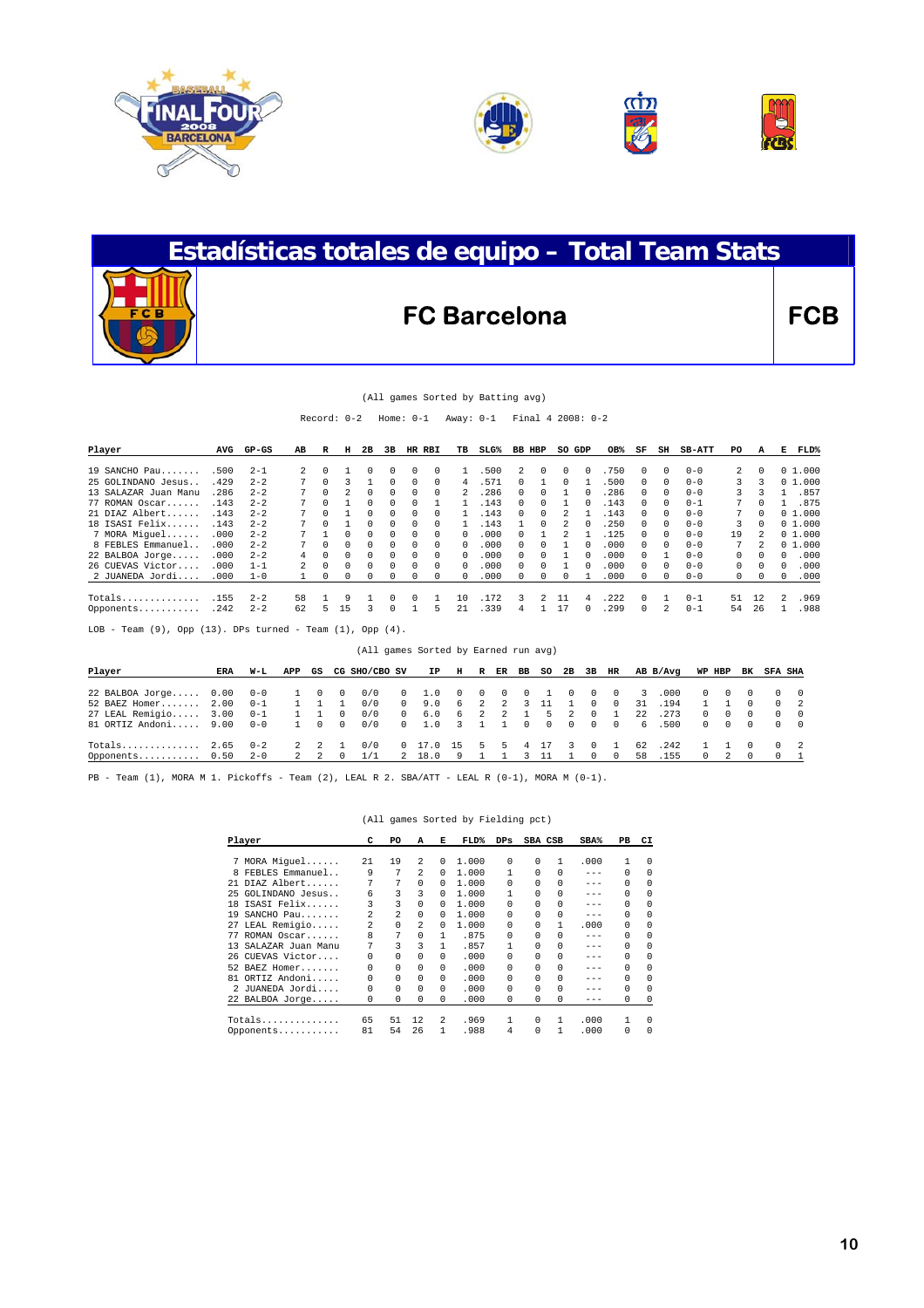





### **Estadísticas totales de equipo – Total Team Stats**

### **Nettuno Danesi Caffè BC** NET

#### (All games Sorted by Batting avg)

Record: 2-0 Home: 1-0 Away: 1-0 Final 4 2008: 2-0

| Player               | AVG   | GP-GS   | AВ | R             | н             | 2B       | 3B       | HR RBI   |          | TВ           | $SLG\%$ | BB HBP        |            | SO GDP        |                | OB%   | SF         | SH           | <b>SB-ATT</b> | PO       | А        |    | E FLD% |
|----------------------|-------|---------|----|---------------|---------------|----------|----------|----------|----------|--------------|---------|---------------|------------|---------------|----------------|-------|------------|--------------|---------------|----------|----------|----|--------|
| 9 TAVAREZ Ramon      | .429  | $2 - 2$ |    |               |               |          | 0        | $\Omega$ | 4        | 5.           | .714    |               | $^{\circ}$ |               |                | .500  | $^{\circ}$ |              | $0 - 0$       | 5.       | 4        |    | 01.000 |
| 50 CASTRI' Andrea    | .429  | $2 - 2$ |    | $\Omega$      |               |          | 0        | $\Omega$ | 2        | 4            | 571     |               | $\Omega$   | $\Omega$      | $\Omega$       | .500  | $\Omega$   | $\Omega$     | $0 - 0$       | 1.5      |          |    | .941   |
| $22$ CAMILO Juan     | .400  | $2 - 2$ |    |               |               |          | 0        | $\Omega$ | $\Omega$ |              | .600    | 4             | $\Omega$   | $\mathcal{L}$ | $^{\circ}$     | . 667 | 0          | 0            | $0 - 0$       | 3        |          |    | 01.000 |
| 4 UGUETO C. Luis E.  | .400  | $2 - 2$ | 5. | $\mathcal{L}$ | $\mathcal{L}$ | $\Omega$ | 0        | $\Omega$ | 0        | $\mathbf{2}$ | .400    | 4             | $\Omega$   | $\Omega$      | $\Omega$       | . 667 | $^{\circ}$ | 0            | $0 - 0$       | 5.       | 10       |    | 3.833  |
| 45 PARISI Vincent    | . 400 | $2 - 2$ | 5. | $\Omega$      |               | $\cap$   | $\Omega$ | $\Omega$ |          |              | .400    |               | $\Omega$   | $\Omega$      | $\Omega$       | .500  | $\Omega$   |              | $0 - 0$       | 17       |          |    | 01.000 |
| 1 SCHIAVETTI Igor    | .375  | $2 - 2$ |    |               |               | $\Omega$ | 0        | $\Omega$ | $\Omega$ |              | .375    |               | $\Omega$   |               | $\Omega$       | .444  | 0          | $\Omega$     | $0 - 0$       | $\Omega$ | 0        | 0  | .000   |
| 27 MAZZANTI Giuseppe | .143  | $2 - 2$ |    |               |               | $\cap$   | ∩.       | $\Omega$ | $\Omega$ |              | .143    | $\mathcal{L}$ | $\Omega$   | $\mathcal{L}$ | $^{\circ}$     | . 333 | $\Omega$   | $\cap$       | $0 - 0$       | $\Omega$ | 5.       |    | 01.000 |
| 6 DURAN Carlos A     | .000  | $2 - 2$ | 9. | $\Omega$      | $\Omega$      | $\Omega$ | $\Omega$ | $\Omega$ | $\Omega$ | $\Omega$     | .000    | $\cap$        | $\Omega$   | 3             | $\Omega$       | .000  | $\Omega$   | $\Omega$     | $0 - 0$       | 4        | $\cap$   |    | .800   |
| 16 AMBROSINO Paolino | .000  | $2 - 2$ |    | $\Omega$      |               |          |          | 0        | 0        | $\Omega$     | .000    | 0             | $\Omega$   | 2.            | $\Omega$       | .000  | 0          | <sup>n</sup> | $0 - 0$       | 5.       | $\Omega$ |    | 01.000 |
| Totals               | . 267 | $2 - 2$ | 60 |               | 16            |          |          | $\Omega$ |          | $20 \Omega$  | . 333   | 14            | $\Omega$   |               |                | 405   | $\Omega$   | २            | $0 - 0$       | 54       | 23       | 5. | .939   |
| Opponents            | .217  | $2 - 2$ | 69 | 5.            | 15            |          | U.       | $\Omega$ | 5.       | 15           | 217     | 11            | $\Omega$   | 17            | $\mathfrak{D}$ | .325  | $\Omega$   | 0            | $2 - 3$       | 51       | 23       |    | .987   |
|                      |       |         |    |               |               |          |          |          |          |              |         |               |            |               |                |       |            |              |               |          |          |    |        |

LOB - Team (19), Opp (21). DPs turned - Team (3), Opp (3).

|                      |      |         |             |               |          | (All games Sorted by Earned run avg) |            |       |        |               |   |              |    |            |          |          |      |          |              |            |          |          |          |
|----------------------|------|---------|-------------|---------------|----------|--------------------------------------|------------|-------|--------|---------------|---|--------------|----|------------|----------|----------|------|----------|--------------|------------|----------|----------|----------|
| Player               | ERA  | W-L     | APP         | GS            |          | CG SHO/CBO SV                        |            | IP.   | н      | R             |   | ER BB        | so | 2B         | 3B HR    |          |      | AB B/Avg |              | WP HBP     | ΒК       | SFA SHA  |          |
| 8 PEZZULLO Carlos    | 0.00 | $1 - 0$ | 2.          | $\Omega$      |          | 0/0                                  | $^{\circ}$ | 2.2   | 2      | $\Omega$      | 0 |              |    | 0          | 0        | $\Omega$ | 10   | .200     | 0            | $^{\circ}$ |          |          | - 0      |
| 44 COSTANTINI Marco. | 0.00 | $0 - 0$ |             | $\Omega$      | $\Omega$ | 0/0                                  | $^{\circ}$ | 12    |        | $\Omega$      |   |              |    | $\Omega$   | $\Omega$ | $\Omega$ | .5   | . 200    | $\Omega$     | $\Omega$   | $\Omega$ | $\cap$   | $\Omega$ |
| 28 CARRARA J. Giovan | 0.00 | $0 - 0$ | $2^{\circ}$ | $\Omega$      | $\Omega$ | 0/0                                  | 2          | $1$ . | $^{2}$ | $\Omega$      | 0 | <sup>n</sup> |    | 0          | 0        | $\Omega$ | -6   | .333     | $\Omega$     | $\Omega$   | $\Omega$ | $\cap$   | $\Omega$ |
| 13 ARIAS Victor      | 2.84 | $0 - 0$ |             |               | 0        | 0/0                                  | $^{\circ}$ | 6.1   |        | $\mathcal{L}$ |   | $\mathbf{h}$ |    | 0          | $\Omega$ | $\Omega$ | 26   | .269     | $\Omega$     | $\Omega$   | $\Omega$ | $\Omega$ | - 0      |
| 36 RICHETTI Carlos   | 3.00 | $1 - 0$ |             |               | $\Omega$ | 0/0                                  | $\Omega$   | 6.0   |        |               |   |              | 4  | $\Omega$   | $\Omega$ | $\Omega$ | 2.2. | .136     | $\Omega$     | $\Omega$   | $\Omega$ | $\Omega$ | $\Omega$ |
| Totals               | 2.00 | $2 - 0$ | 2           | -2.           | $\Omega$ | 0/0                                  | 2          | 18.0  | 15     |               |   |              |    | $^{\circ}$ | 0        | $\Omega$ | 69   | .217     | $\mathbf{r}$ | $^{\circ}$ | $\Omega$ | $\Omega$ | - 0      |
| Opponents            | 3.71 | $0 - 2$ | $2^{\circ}$ | $\mathcal{L}$ | $\Omega$ | 0/0                                  | $\Omega$   | 17.0  | 16     |               |   | 14           |    | 4          | $\cap$   | $\Omega$ | 60   | .267     |              | $\Omega$   | $\Omega$ |          | ્ર       |
|                      |      |         |             |               |          |                                      |            |       |        |               |   |              |    |            |          |          |      |          |              |            |          |          |          |

SBA/ATT - PARISI V  $(2-3)$ , RICHETTI C  $(2-2)$ , ARIAS V  $(0-1)$ .

|    | Player               | C        | PO.      | Α        | E.       | FLD%  | DPs          | SBA CSB      |   | SBA%    | PB.      | CI       |
|----|----------------------|----------|----------|----------|----------|-------|--------------|--------------|---|---------|----------|----------|
|    |                      |          |          |          |          |       |              |              |   |         |          |          |
|    | 45 PARISI Vincent    | 18       | 17       | 1        | 0        | 1,000 | $\Omega$     | 2            | 1 | .667    | 0        | 0        |
| 9  | TAVAREZ Ramon        | 9        | 5        | 4        | 0        | 1,000 | 2            |              | 0 | $- - -$ | $\Omega$ | 0        |
|    | 27 MAZZANTI Giuseppe | 5        | 0        | 5        | 0        | 1,000 |              |              | 0 | $- - -$ | $\Omega$ | 0        |
|    | 16 AMBROSINO Paolino | 5        | 5        | $\Omega$ | 0        | 1,000 | $\Omega$     |              | 0 | $- - -$ | $\Omega$ | 0        |
|    | 22 CAMILO Juan       | 4        | 3        |          | 0        | 1,000 | $\Omega$     |              | 0 | $- - -$ | $\Omega$ | $\Omega$ |
| 8. | PEZZULLO Carlos      |          | 0        |          | 0        | 1,000 | 0            |              | 0 | $- - -$ | $\Omega$ | 0        |
|    | 50 CASTRI' Andrea    | 17       | 15       |          |          | .941  | 3            |              | 0 | $- - -$ | $\Omega$ | 0        |
|    | 4 UGUETO C. Luis E.  | 18       | 5        | 10       | 3        | .833  |              |              | 0 | $- - -$ | 0        | $\Omega$ |
|    | 6 DURAN Carlos A     | 5        | 4        | $\Omega$ | 1        | .800  | <sup>n</sup> |              | 0 | $- - -$ | $\Omega$ | 0        |
|    | 13 ARIAS Victor      | $\Omega$ | $\Omega$ | $\Omega$ | 0        | .000  | $\Omega$     | <sup>n</sup> | 1 | .000    | $\Omega$ | $\Omega$ |
|    | 44 COSTANTINI Marco. | 0        | $\Omega$ | $\Omega$ | 0        | .000  | $\Omega$     | <sup>n</sup> | 0 | $- - -$ | $\Omega$ | $\Omega$ |
|    | 28 CARRARA J. Giovan | 0        | $\Omega$ | $\Omega$ | $\Omega$ | .000  | $\Omega$     |              | 0 | $- - -$ | $\Omega$ | $\Omega$ |
|    | 1 SCHIAVETTI Igor    | 0        | $\Omega$ | $\Omega$ | $\Omega$ | .000  | $\Omega$     | <sup>n</sup> | 0 | $- - -$ | $\Omega$ | $\Omega$ |
|    | 36 RICHETTI Carlos   | 0        | 0        | 0        | 0        | .000  | 0            | 2            | 0 | 1,000   | 0        | 0        |
|    |                      |          |          |          |          |       |              |              |   |         |          |          |
|    | Totals               | 82       | 54       | 23       | 5        | .939  | 3            | 2            |   | .667    | $\Omega$ | $\Omega$ |
|    | Opponents            | 75       | 51       | 23       | 1        | .987  | 3            |              | 0 | $- - -$ | 0        | $\Omega$ |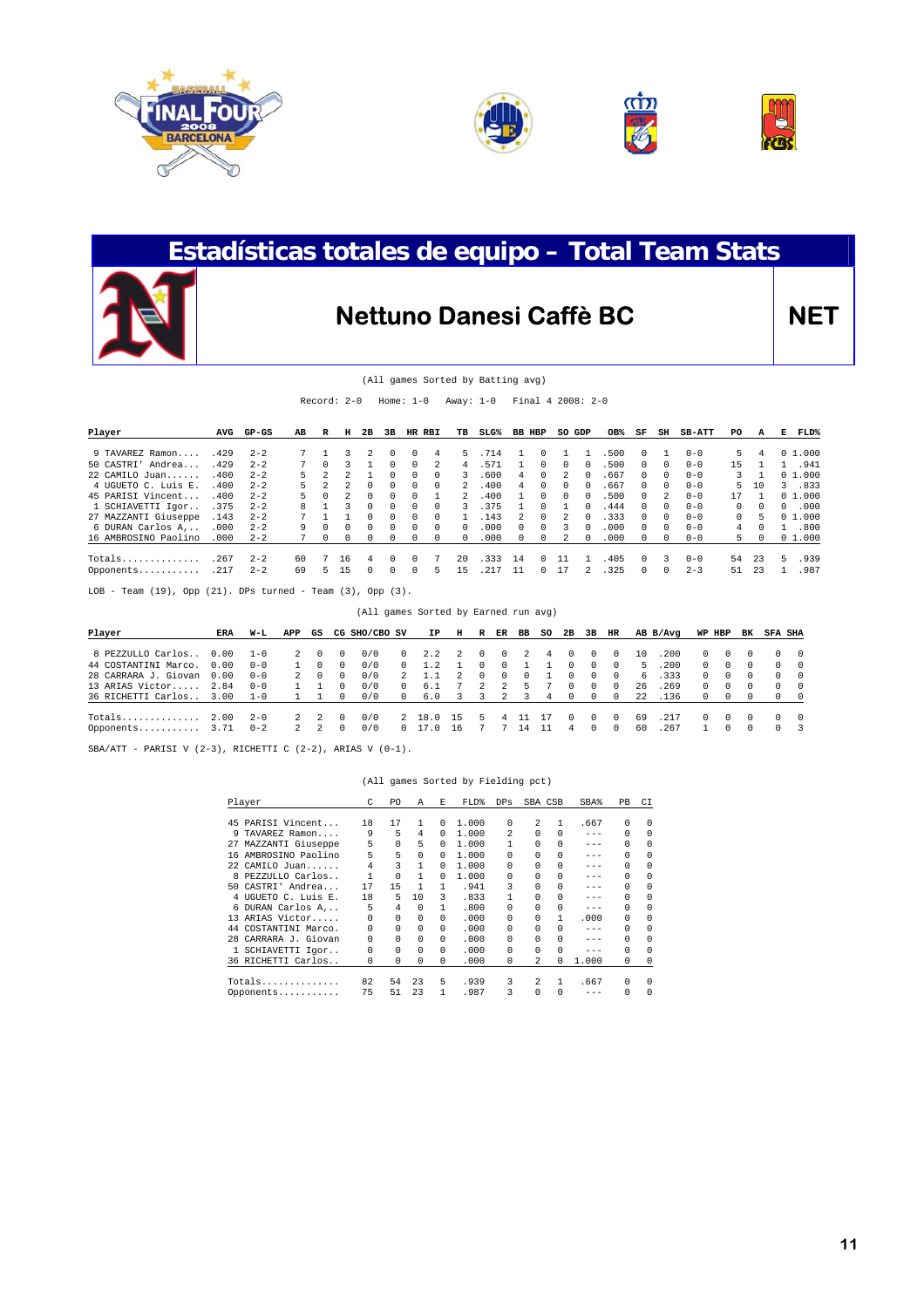

anMarino





### **Estadísticas totales de equipo – Total Team Stats**

### T&A San Marino RSM

| (All games Sorted by Batting avg) |
|-----------------------------------|
|-----------------------------------|

Record: 1-1 Home: 0-0 Away: 1-1 Final 4 2008: 1-1

| Player                                                            | AVG   | GP-GS   | AВ | R | н              | 2B       | 3B       |         | HR RBI   | TВ | $SLG\%$ | BB HBP     |   | SO GDP        |   | OB%   | SF | SH            | <b>SB-ATT</b> | PO             | A        | FLD%<br>к |
|-------------------------------------------------------------------|-------|---------|----|---|----------------|----------|----------|---------|----------|----|---------|------------|---|---------------|---|-------|----|---------------|---------------|----------------|----------|-----------|
| 25 ROVINELLI Dean                                                 | .571  | $2 - 2$ |    |   | 4              |          | $\Omega$ |         |          | 4  | 571     | $^{\circ}$ | 0 | 2             | 0 | .571  | 0  | $\Omega$      | $0 - 0$       | $\mathcal{L}$  | $\Omega$ | 01.000    |
| 28 ALBANESE Simone                                                | .333  | $2 - 2$ | 6  | 0 | $\mathfrak{D}$ | $\Omega$ | $\Omega$ |         |          |    | .333    | $\Omega$   |   | $\mathcal{L}$ | 0 | .429  | 0  |               | $0 - 0$       | 14             |          | 01.000    |
| 21 SHELDON David                                                  | .286  | $2 - 2$ |    |   |                | 0        | $\Omega$ |         |          |    | 286     |            | 0 | 2             | 0 | 444   |    |               | $0 - 0$       | 15             |          | 01.000    |
| 36 DE BIASE Maximili                                              | . 250 | $2 - 2$ | 8  |   |                | 0        | $\Omega$ |         | $\Omega$ |    | 250     |            |   |               |   | 333   | 0  |               | $0 - 0$       | $\Omega$       | 0        | .000<br>0 |
| 5 LA FERA Seth                                                    | .222  | $2 - 2$ | 9  |   |                | 0        | 0        |         | 0        |    | .222    |            |   |               | 0 | 300   | 0  |               | $0 - 1$       | 4              |          | 01.000    |
| 23 COLICCHIO Davide.                                              | .167  | $2 - 2$ | 6  |   |                | 0        | $\Omega$ |         | $\Omega$ |    | .167    |            | 0 | 2             | 0 | .375  | 0  | 0             | $0 - 0$       | $\overline{a}$ | $\Omega$ | 01.000    |
| 43 SUARDI Riccardo.                                               | . 143 | $2 - 2$ |    |   |                |          |          |         |          |    | .286    |            | 0 | 4             | 0 | .333  | 0  | $\cap$        | $0 - 0$       | 4              | $\Omega$ | 01.000    |
| 19 IMPERIALI Frances                                              | .000  | $2 - 2$ | 8  | 0 | 0              | $\Omega$ | $\Omega$ | 0       | $\Omega$ | 0. | .000    |            | 0 | 3             | 0 | 111   | 0  | <sup>n</sup>  | $0 - 0$       | 3              | 4        | 01.000    |
| 29 BENVENUTI Marco.                                               | .000  | $2 - 2$ | 6  |   | 0              | 0        | $\Omega$ |         | $\Omega$ |    | .000    |            |   | 4             |   | 143   |    |               | $0 - 0$       | $\mathfrak{D}$ |          | 01.000    |
| 98 MATTEINI Giacomo.                                              | .000  | $1 - 0$ |    | 0 | 0              | 0        | 0        |         | 0        | 0  | .000    | $\Omega$   |   | 0             | 0 | .000  | 0  |               | $0 - 0$       |                | 0        | 01.000    |
| Totals                                                            | . 212 | $2 - 2$ | 66 | 4 | 14             |          |          |         | 4        | 15 | 227     | 10         |   | 21            |   | . 325 | 0  | $\mathcal{L}$ | $0 - 1$       | 51             | 17       | 01.000    |
| Opponents                                                         | .203  | $2 - 2$ | 59 | 4 | 12             | κ        |          | U       | 4        | 15 | 254     | 4          |   | 14            | 0 | 277   | 0  | 2             | $0 - 1$       | 54             | 17       | .947<br>4 |
| Team $(21)$ , Opp $(12)$ . DPs turned - Team $(1)$ , Opp<br>LOB - |       |         |    |   |                |          |          | $(2)$ . |          |    |         |            |   |               |   |       |    |               |               |                |          |           |

|  |  | (All games Sorted by Earned run avg) |  |  |
|--|--|--------------------------------------|--|--|
|  |  |                                      |  |  |

| Player                    | ERA | W-L     | APP | GS       |            | CG SHO/CBO SV |            | IP            | н     |   | R ER | BB       |            | SO 2B    | 3B         | HR             |    | AB B/Avg        |            | WP HBP         | BK                       | SFA SHA        |
|---------------------------|-----|---------|-----|----------|------------|---------------|------------|---------------|-------|---|------|----------|------------|----------|------------|----------------|----|-----------------|------------|----------------|--------------------------|----------------|
| 34 LOONEY Brian J 0.00    |     | $0 - 0$ |     | $\Omega$ | $\Omega$   | 0/0           |            | 2.0           | 3 0 0 |   |      |          | $0\quad 1$ | $\Omega$ | $\Omega$   |                |    | $0 \t 8 \t 375$ | $\Omega$   | $\Omega$       | - 0                      | $0 \quad 1$    |
| 22 DA SILVA Tiago F. 1.29 |     | $0 - 0$ |     |          | $^{\circ}$ | 0/0           | $^{\circ}$ | 7.0           | 5     |   |      | 2        |            | 61       | $^{\circ}$ | $^{\circ}$     | 24 | .208            | $^{\circ}$ | $\circ$        | $\Omega$                 | $0 \quad 1$    |
| 37 ESTRADA Horacio J 1.29 |     | $1 - 0$ |     |          | $\Omega$   | 0/0           | $^{\circ}$ | 7.0           |       |   |      | $\Omega$ | 6          |          | $\Omega$   | $\Omega$       | 23 | .130            | $\Omega$   | $\overline{2}$ | $\Omega$                 | $\overline{0}$ |
| 24 MARTIGNONI Luca 18.00  |     | $0 - 1$ |     | 1 0      | - 0        | 0/0           |            | $0 \quad 1.0$ | 1 2 2 |   |      |          |            | 2 1 1    | $\Omega$   | $\overline{0}$ | 4  | .250            | 0          | $\Omega$       |                          | $0\qquad 0$    |
| Totals $2.12 \t 1-1$      |     |         |     | 2 2      | - 0        | 0/0           |            | 1 17.0        | 12    |   |      |          | 4 4 4 14 3 |          | $^{\circ}$ | $\overline{0}$ | 59 | .203            |            | $0\quad 2$     | $\overline{\phantom{0}}$ | $0 \quad 2$    |
| Opponents $2.00$          |     | $-1-1$  |     | 2 2      |            | 0/0           |            | 1 18.0        | 14    | 4 | -4   | 10       | - 21       |          | $^{\circ}$ | $^{\circ}$     | 66 | .212            |            |                |                          | $0 \quad 2$    |

PB - Team (0), Opp (1). SBA/ATT - ESTRADA H (0-1), ALBANESE S (0-1).

| Player                  | C              | PO             | A        | Е            | FLD%  | $_{\rm DPS}$            | SBA CSB      |              | SBA%    | PB       | CI       |
|-------------------------|----------------|----------------|----------|--------------|-------|-------------------------|--------------|--------------|---------|----------|----------|
| SHELDON David<br>2.1    | 17             | 15             | 2        | $\Omega$     | 1.000 | $\Omega$                | <sup>n</sup> | 0            | $- - -$ | $\Omega$ | $\Omega$ |
| 28 ALBANESE Simone      | 15             | 14             | 1        | 0            | 1,000 | $\Omega$                | $\Omega$     | 1            | .000    | 0        | $\Omega$ |
| IMPERIALI Frances<br>19 | 7              | 3              | 4        | 0            | 1,000 | $\Omega$                | <sup>n</sup> | 0            | $- - -$ | $\Omega$ | $\Omega$ |
| 5 LA FERA Seth          | 7              | 4              | 3        | 0            | 1,000 | 0                       | 0            | 0            | $- - -$ | $\Omega$ | $\Omega$ |
| 22 DA SILVA Tiago F.    | 6              | 3              | 3        | $\Omega$     | 1,000 |                         | 0            | 0            | $- - -$ | $\Omega$ | $\Omega$ |
| 29 BENVENUTI Marco      | 4              | $\mathfrak{D}$ | 2        | 0            | 1,000 |                         | 0            | 0            | $- - -$ | $\Omega$ | $\Omega$ |
| SUARDI Riccardo<br>43   | 4              | 4              | $\Omega$ | U            | 1,000 | $\cap$                  |              | 0            | $- - -$ | $\Omega$ | $\Omega$ |
| 34 LOONEY Brian J       | $\mathfrak{D}$ | $\Omega$       | 2        | 0            | 1,000 | $\Omega$                | <sup>n</sup> | 0            | $- - -$ | $\Omega$ | $\Omega$ |
| 23 COLICCHIO Davide.    | 2              | $\mathfrak{D}$ | 0        | 0            | 1,000 | $\Omega$                | <sup>n</sup> | 0            | $- - -$ | $\Omega$ | $\Omega$ |
| 25 ROVINELLI Dean       | $\mathfrak{D}$ | $\mathfrak{D}$ | $\Omega$ | <sup>0</sup> | 1,000 | $\Omega$                | <sup>n</sup> | 0            | $- - -$ | $\Omega$ | $\Omega$ |
| MATTEINI Giacomo.<br>98 | 1              |                | $\Omega$ | 0            | 1,000 | $\Omega$                | <sup>n</sup> | $\Omega$     | $- - -$ | $\Omega$ | $\Omega$ |
| ESTRADA Horacio J<br>37 | 1              |                | 0        | $\Omega$     | 1,000 | 0                       | <sup>n</sup> | 1            | .000    | $\Omega$ | $\Omega$ |
| 36 DE BIASE Maximili    | 0              | $\Omega$       | $\Omega$ | $\Omega$     | .000  | $\Omega$                | <sup>n</sup> | <sup>0</sup> | $- - -$ | $\Omega$ | $\Omega$ |
| 24 MARTIGNONI Luca      | 0              | 0              | $\Omega$ | $\Omega$     | .000  | $\Omega$                | 0            | 0            | $- - -$ | 0        | 0        |
|                         | 68             | 51             | 17       | 0            | 1,000 |                         | <sup>n</sup> |              | .000    | $\Omega$ | $\Omega$ |
| Opponents               | 75             | 54             | 17       | 4            | .947  | $\overline{\mathbf{c}}$ |              |              | .000    |          | $\Omega$ |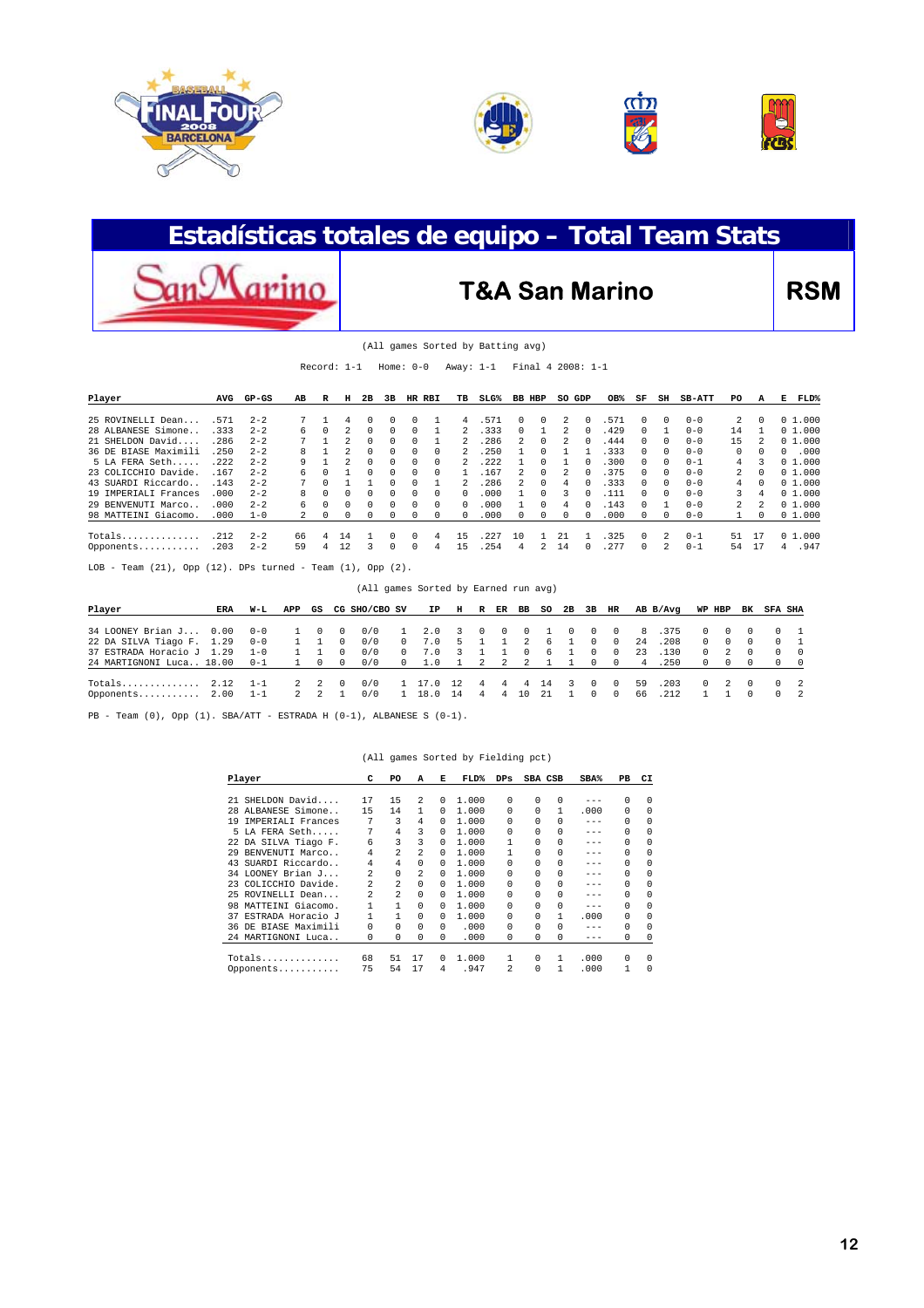







# **Leyenda - Abbreviations**

|               | <b>OFENSIVA / HITTING</b>                |                                         |
|---------------|------------------------------------------|-----------------------------------------|
| 2B            | Hit doble                                | Doubles                                 |
| 3 <b>B</b>    | Hit triple                               | <b>Triples</b>                          |
| ΑВ            | Veces al bate                            | At bats                                 |
| <b>AVG</b>    | Average de bateo                         | Batting average                         |
| BB            | Base por bolas                           | Base on balls                           |
| <b>GPD</b>    | Batazo para Doble Play                   | Grounded into double plays              |
| GP/GS         | Partidos jugados/ Partidos<br>empezados  | Games played / Games started            |
| н             | <b>Hits</b>                              | Base hits                               |
| <b>HBP</b>    | Golpeado por el lanzador                 | Hit by pitch                            |
| HR.           | Homeruns                                 | Home runs                               |
| IBB           | Base por bolas intencional               | Intentional base on balls               |
| OB%           | Promedio de llegada a base               | On base percentage                      |
| R             | Carreras                                 | Runs scored                             |
| <b>RBI</b>    | Carreras impulsadas                      | Runs batted in                          |
| <b>SB/ATT</b> | Robos / Intentos de robo                 | Stolen bases / Stolen bases<br>attempts |
| <b>SF</b>     | Sacrificio Fly                           | Sacrifice flies                         |
| SΗ            | Toque de sacrificio                      | Sacrifice hits                          |
| SLG%          | Promedio de potencia de bateo            | Slugging percentage                     |
| SΟ            | Strikeouts                               | Strikeouts                              |
| TВ            | Total de bases alcanzadas por hit        | <b>Total bases</b>                      |
|               | <b>LANZADOR / PITCHING</b>               |                                         |
| 2В            | Hits dobles permitidos                   | Doubles allowed                         |
| 3 <b>B</b>    | Hits triples permitidos                  | <b>Triples allowed</b>                  |
| AВ            | Veces al bate                            | At bats                                 |
| <b>APP/GS</b> | Partidos jugados / Partidos<br>empezados | Apperances / Game starts                |
| B/Avg         | Promedio de bateo del equipo<br>oponente | Opponent batting average                |
| BB            | Bases por bolas concedidas               | Base on balls allowed                   |
| ΒF            | Bateadores enfrentados                   | Batters faced                           |
| <b>IBB</b>    | Bases por bolas intencionales            | Intentional base on balls allowed       |
| ΒK            | Balk                                     | Balk                                    |
| CG            | Partido completo                         | Complete games                          |
| ER            | Carreras limpias                         | Earned runs allowed                     |
| <b>ERA</b>    | Average de carreras limpias              | Earned run average                      |
| FO            | Eliminados por batazo de fly             | Fly outs                                |
| GO            | Eliminados por batazo de rolling         | Ground outs                             |
| н             | Hits permitidos                          | Hits allowed                            |
| HBP           | Golpeados por el lanzamiento             | Hit by pitch                            |
| <b>HR</b>     | Homeruns permitidos                      | Home runs allowed                       |
| IP.           | Entradas lanzadas                        | Innings played                          |
| R             | Carreras permitidas                      | Runs allowed                            |
| <b>SFA</b>    | Sacrificios fly permitidos               | Sacrifice flies allowed                 |
| <b>SHA</b>    | Toques de sacrificio permitidos          | Sacrifice hits allowed                  |
| SHO/CHO       | Shutouts / Shutouts combinados           | Shutouts / Combination shutouts         |
| SO            | Strikeouts                               | <b>Strikeouts</b>                       |
| <b>SV</b>     | Juegos salvados                          | Saves                                   |
| W/L           | Partidos ganados/Perdidos                | Wins/Losses                             |
| <b>WP</b>     | Wild pitches                             | Wild pitches                            |

|                                            | <b>DEFENSA / FIELDING</b>                                                                            |                                                                      |
|--------------------------------------------|------------------------------------------------------------------------------------------------------|----------------------------------------------------------------------|
| А                                          | Asistencias                                                                                          | Assists                                                              |
| c                                          | Oportunidades defensivas                                                                             | Chances                                                              |
| СI                                         | Interferencia del receptor                                                                           | Catcher's interference                                               |
| CSB                                        | Cogido robando (del lanzador y y<br>del receptor)                                                    | Caught stealing by (pitcher and<br>catcher)                          |
| <b>DPs</b>                                 | Participaciones en doble play                                                                        | Double plays participated in                                         |
| Ε.                                         | Errores                                                                                              | Errors                                                               |
| <b>FLD%</b>                                | Promedio de defensa                                                                                  | Fielding percentage                                                  |
| PB.                                        | Passed ball (receptor)                                                                               | Passed balls (catcher)                                               |
| PO                                         | Eliminaciones                                                                                        | Putouts                                                              |
| SBA                                        | Robos permitidos (lanzador y<br>receptor)                                                            | Stolen bases allowed (pitcher and<br>catcher)                        |
| SBA%                                       | Promedio de robos permitidos<br>(lanzador y receptorre)                                              | Stolen bases against percentage<br>(pitcher and catcher)             |
|                                            | ANALISIS DE ESTADISTICAS / STATISTICS ANALYSIS                                                       |                                                                      |
| vs Left                                    | Average de bateo contra<br>lanzadores izquierdos                                                     | Avg against left-handed pitchers                                     |
| vs Right                                   | Average de bateo contra<br>lanzadores derechos                                                       | Avg against right-handed pitchers                                    |
| rch by leadoff                             | Average de bateo como primer<br>batedor en la entrada                                                | Avg when leading off an inning                                       |
|                                            | with 2 outs Average de bateo con 2 outs                                                              | Avg when batting with 2 outs                                         |
| w/runners on                               | Average de bateo con corredores<br>en base                                                           | Avg when batting with runners on<br>base                             |
| w/bases<br>empty                           | Average de bateo sin corredores<br>en base                                                           | Avg when batting with bases empty                                    |
| <b>RBI ops</b>                             | Average de bateo con corredores<br>en 2ª o 3ª                                                        | Avg when batting with runners on<br>2nd or 3rd base                  |
| <b>Gnd out</b>                             | Numero de eliminaciones con<br>batazos de rolling (incluyendo<br>sacrificios, excluyendo errores)    | Number of ground outs (includes<br>SACs, but not errors)             |
| Fly out                                    | Numero de eliminaciones por fly<br>(incluyendo los SF, excluyendo<br>los errores)                    | Number of fly outs (includes SFs,<br>but not errors)                 |
| Fly / Gnd                                  | Ratio entre eliminaciones por<br>batazos de fly y de rolling                                         | Fly outs to ground outs ratio                                        |
| pinch hitting                              | Average de de bateo como<br>bateador emergente                                                       | Avg as pinch hitter                                                  |
| with runners<br>in scoring<br>pos          | Average de bateo con corredores<br>en posición de anotar                                             | Avg when batting with runners in<br>scoring positions                |
| w/rnr on 3rd<br>and LT 2 outs              | Average de bateo con corredor<br>en 3ª y menos de 2 eliminados                                       | Avg when batting with runner on<br>third base and less than 2 outs   |
| with 2 outs                                | Average de bateo con 2<br>eliminados                                                                 | Avg when batting with 2 outs                                         |
| 2 out rbi                                  | Carreras impulsadas con 2<br>eliminados                                                              | Runs batted in with 2 outs                                           |
| <b>success</b><br>advancing<br><b>rnrs</b> | Numero de corredores<br>avanzados por batazos                                                        | Success advancing runners                                            |
| #rnrs adv<br>w/out                         | Numero de veces que el<br>bateador ha provocado un out y<br>ha hecho avanzar al menos un<br>corredor | Number of times batter made an out<br>and advanced at least 1 runner |
| rnrs lob                                   | Numero de corredores dejados<br>en base por el ultimo bateador de<br>la entrada                      | Number of runners left on base by<br>last batter of inning           |
| rch err                                    | Veces que llega a 1ª base por<br>error                                                               | Reach first base on error                                            |
| rch fc                                     | Veces que llega a 1ª base por<br>jugada de elección                                                  | Reach first base on fielder's choice                                 |
| kl                                         | Strikeouts mirando                                                                                   | Strikeouts look                                                      |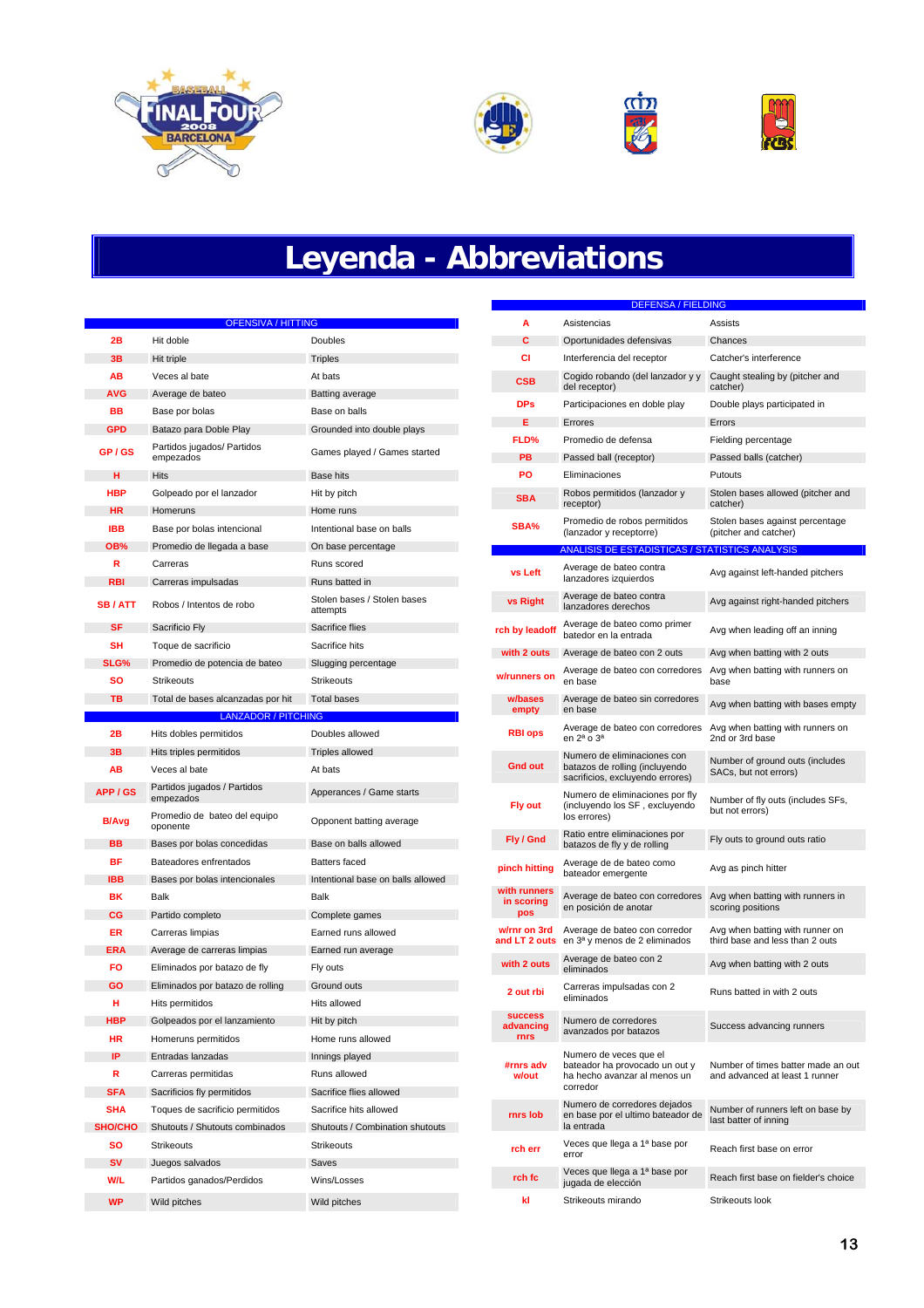









### BBC Montepaschi Grosseto **GRO**

| ##           | Name                 | Pos          | B/T | Date of Birth |
|--------------|----------------------|--------------|-----|---------------|
| $\mathbf{1}$ | PISELLI Dario        | OF           | R/R | 31/10/90      |
| 2            | DE SANTIS Andrea     | OF           | R/R | 25/12/82      |
| 3            | DALLOSPEDALE Davide  | IF           | R/R | 12/09/77      |
| 7            | ERMINI Gabriele      | IF-OF        | R/R | 23/01/76      |
| 8            | FERRARI Anthony M.   | $\mathbf{P}$ | L/L | 22/06/78      |
| 9            | BISCHERI Luca        | IF           | R/R | 12/06/79      |
| 10           | FERRETTI Riccardo    | IF           | R/R | 28/04/88      |
| 12           | CARACCIOLO Antony    | IF-OF        | R/R | 12/07/79      |
| 13           | MARVAL Raul A.       | IF           | R/R | 13/12/75      |
| 22           | AVAGNINA Lorenzo     | OF           | L/L | 14/11/80      |
| 27           | NUNEZ Jorge Marte    | IF-OF        | R/R | 01/03/75      |
| 30           | RAMOS Kelly G.       | C            | S/R | 15/10/76      |
| 34           | SGNAOLIN Andrea      | IF.          | R/R | 20/01/84      |
| 38           | OBERTO O. Junior     | Ρ            | L/L | 30/12/80      |
| 39           | COOPER Christopher D | Ρ            | L/L | 31/10/78      |
| 42           | BISCONTRI Niccolo'   | C            | R/R | 14/01/91      |
| 68           | D'AMICO Leonardo S.  | Ρ            | R/R | 14/12/81      |
| 67           | D'AMICO Yovany       | Ρ            | R/R | 18/08/84      |

| 15               | MINOZZI, Paolo              | Manager |
|------------------|-----------------------------|---------|
| 2.1              | MIKKELSEN, Lincoln          | Coach   |
| 2.2 <sub>1</sub> | SONNINI, Pier Giorgio Coach |         |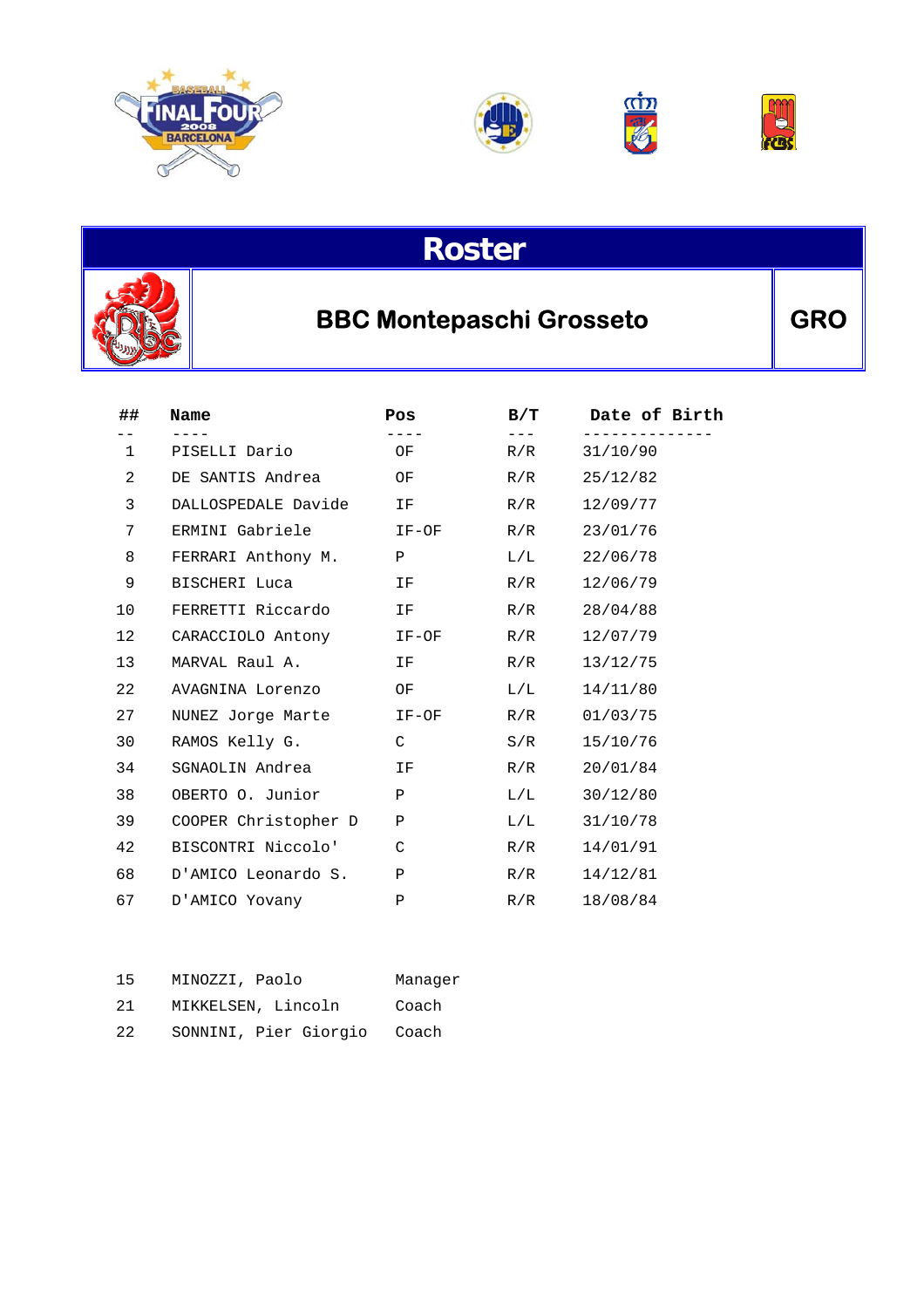







### FC Barcelona **FCB**

| ## | Name             | Pos          | B/T       | Date of Birth            |
|----|------------------|--------------|-----------|--------------------------|
| 2  | JUANEDA, Jordi   | $\mathsf{C}$ | R/R       | ----------<br>17-10-1988 |
| 7  | MORA, Miquel     | C            | R/R       | $25 - 11 - 1981$         |
| 8  | FEBLES, Emmanuel | IF           | R/R       | $05 - 01 - 1987$         |
| 9  | GIMENO, ANDRES   | $\mathbf{P}$ | R/R       | 24-04-1991               |
| 12 | VALLES, Jordi    | $\mathbf{P}$ | $\rm L/L$ | 19-07-1980               |
| 13 | SALAZAR, Juan    | IF.          | S/R       | $17 - 10 - 1981$         |
| 14 | MIOUELEIZ, Jorge | IF           | R/R       | $19 - 01 - 1976$         |
| 15 | EISENHUTH, Ulf   | $\mathsf{C}$ | R/R       | 19-01-1976               |
| 18 | ISASI, Felix     | OF           | $\rm L/L$ | $15 - 06 - 1969$         |
| 19 | SANCHO, Pau      | IF           | R/R       | $28 - 11 - 1987$         |
| 21 | DIAZ, Albert     | OF           | R/R       | $21 - 06 - 1980$         |
| 22 | BALBOA, Jorge    | $P-OF$       | R/R       | $15 - 07 - 1986$         |
| 25 | GOLINDANO, Jesus | $IF-C$       | R/R       | $13 - 01 - 1984$         |
| 26 | CUEVAS, Victor   | P-IF-OF      | R/R       | $11 - 09 - 1989$         |
| 27 | LEAL, Remigio    | P            | R/R       | $01 - 10 - 1963$         |
| 52 | BAEZ, Homer      | $\mathbf{P}$ | $\rm L/L$ | $05 - 05 - 1974$         |
| 77 | ROMAN, Oscar     | IF-OF        | R/R       | $24 - 08 - 1987$         |
| 81 | ORTIZ, Andoni    | $\mathbf{P}$ | R/R       | 08-11-1983               |

| 35 | TARIFE, Aldo   | Manager |
|----|----------------|---------|
|    | KIM, Gil       | Coach   |
| 28 | MIRANDA, Jorge | Coach   |
| 34 | RYMER, Carlos  | Coach   |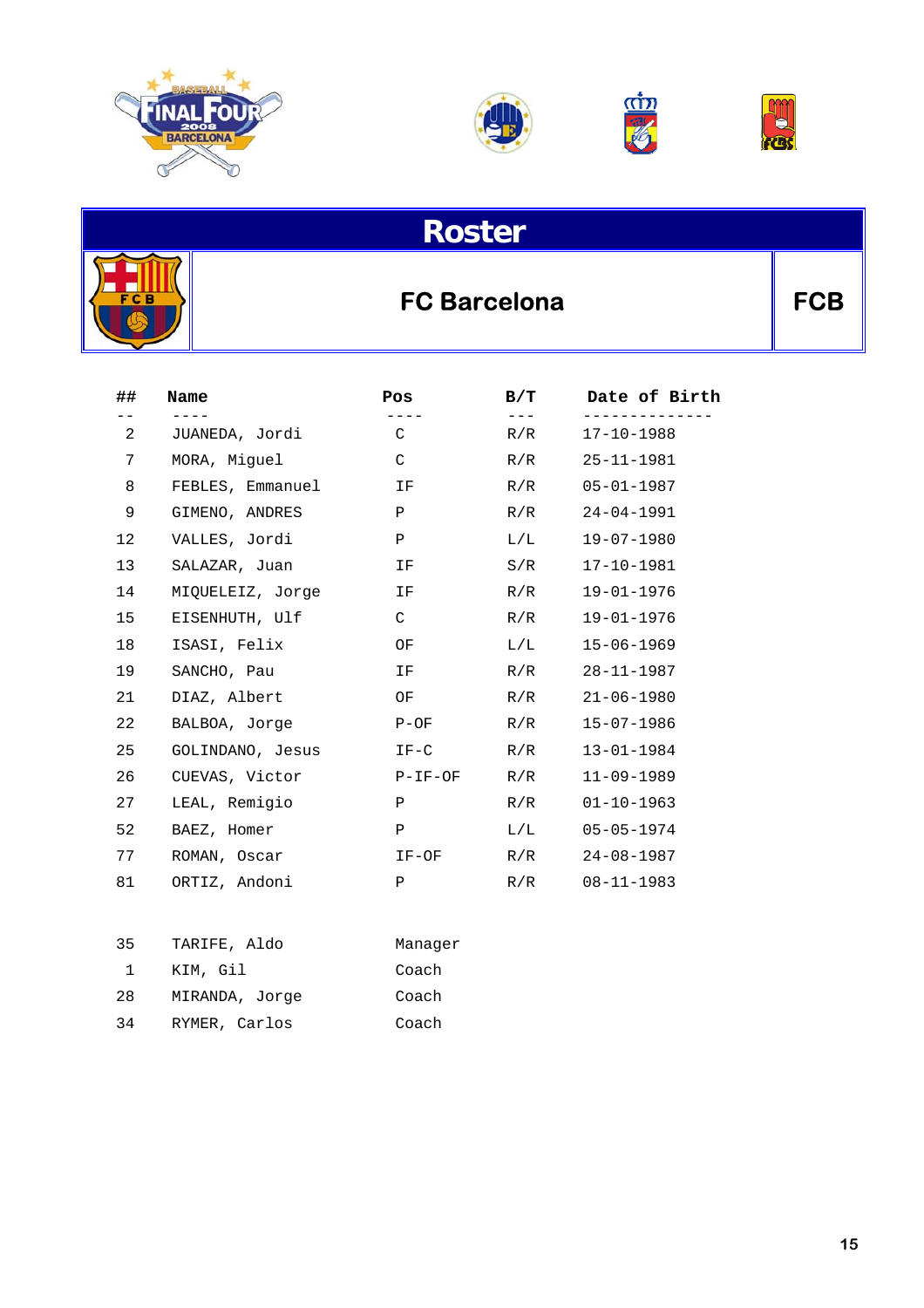







### **Nettuno Danesi Caffè BC** NET

| ##           | Name                | Pos          | B/T       | Date of Birth |
|--------------|---------------------|--------------|-----------|---------------|
| $\mathbf{1}$ | SCHIAVETTI Igor     | IF           | R/R       | 23/01/76      |
| 2            | MARIANI Fabio       | $\mathbf{P}$ | R/R       | 03/01/80      |
| 4            | UGUETO C. Luis E.   | IF           | R/R       | 15/02/79      |
| 5            | MAZZANTI Leonardo   | OF           | R/R       | 19/08/73      |
| 6            | DURAN Carlos A.     | OF           | $\rm L/L$ | 27/12/82      |
| 7            | RETROSI Ennio       | OF           | R/R       | 26/06/88      |
| 8            | PEZZULLO Carlos     | $\mathbf{P}$ | B/L       | 18/10/82      |
| 9            | TAVAREZ Ramon       | IF           | B/R       | 12/11/69      |
| 10           | CATANZANI Flavio    | OF           | R/R       | 06/06/78      |
| 13           | ARIAS Victor        | P            | R/R       | 19/08/80      |
| 16           | AMBROSINO Paolino   | OF           | R/R       | 17/02/89      |
| 21           | MEDORO Raffaele     | C            | R/R       | 06/05/88      |
| 22           | CAMILO Juan         | OF           | $\rm L/L$ | 24/06/76      |
| 27           | MAZZANTI Giuseppe   | IF           | R/R       | 05/04/83      |
| 28           | CARRARA J. Giovanni | $\mathbf{P}$ | R/R       | 04/03/68      |
| 31           | MANDOLINI Cristian  | C            | R/R       | 10/10/81      |
| 36           | RICHETTI Carlos     | Ρ            | R/R       | 23/08/83      |
| 44           | COSTANTINI Marco    | Ρ            | R/R       | 26/09/83      |
| 45           | PARISI Vincent      | C            | R/R       | 07/02/78      |
| 50           | CASTRI' Andrea      | ΙF           | R/R       | 26/06/74      |

| 20  | BAGIALEMANI, Ruqqero  | Manager |
|-----|-----------------------|---------|
| 14  | BARBONI, Marco        | Coach   |
| 23  | D'AURIA, Alberto      | Coach   |
| 2.4 | MASTRANTONIO, Valerio | Coach   |
| 43  | SCERRATO, Claudio     | Coach   |